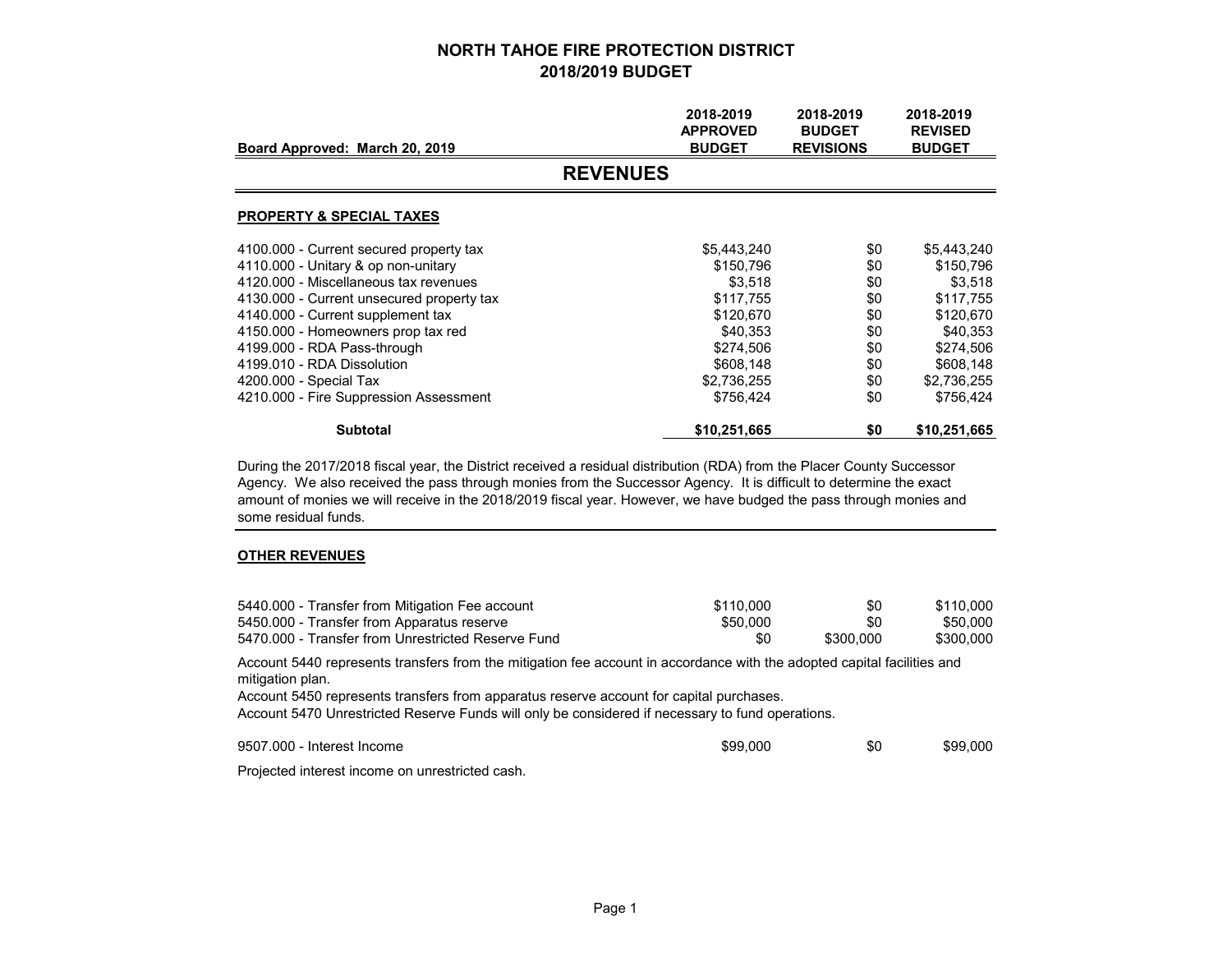|                                                                                                                                                                                                                                                                                                                                                           | Board Approved: March 20, 2019                                                                                       | 2018-2019<br><b>APPROVED</b><br><b>BUDGET</b> | 2018-2019<br><b>BUDGET</b><br><b>REVISIONS</b> | 2018-2019<br><b>REVISED</b><br><b>BUDGET</b> |  |
|-----------------------------------------------------------------------------------------------------------------------------------------------------------------------------------------------------------------------------------------------------------------------------------------------------------------------------------------------------------|----------------------------------------------------------------------------------------------------------------------|-----------------------------------------------|------------------------------------------------|----------------------------------------------|--|
|                                                                                                                                                                                                                                                                                                                                                           |                                                                                                                      |                                               |                                                |                                              |  |
|                                                                                                                                                                                                                                                                                                                                                           | 9510.000 - Ambulance services                                                                                        | \$1,522,500                                   | \$0                                            | \$1,522,500                                  |  |
|                                                                                                                                                                                                                                                                                                                                                           | The District's ambulance revenue collection rate exceeds the national average ambulance collection rate of 62%.      |                                               |                                                |                                              |  |
| 9510.010 - GEMT                                                                                                                                                                                                                                                                                                                                           |                                                                                                                      | \$150,000                                     | $-$ \$60,000                                   | \$90,000                                     |  |
| 9510.020 - IGT                                                                                                                                                                                                                                                                                                                                            |                                                                                                                      | \$247,132                                     | $-$117,128$                                    | \$130,004                                    |  |
| ambulance transports.                                                                                                                                                                                                                                                                                                                                     | GEMT & IGT funds are Federal funds reimbursed to the District through the State of California for Medi-care/Medi-cal |                                               |                                                |                                              |  |
| 9515.003                                                                                                                                                                                                                                                                                                                                                  | <b>FEMA Fuel Reduction</b>                                                                                           | \$135,000                                     | \$0                                            | \$135,000                                    |  |
| 9515.004                                                                                                                                                                                                                                                                                                                                                  | SNPLMA R16 - PTEIR - CTC                                                                                             | \$27,220                                      | \$0                                            | \$27,220                                     |  |
| 9515.008<br>9515.010                                                                                                                                                                                                                                                                                                                                      | SNPLMA R16 - CTC Hazardous Fuels<br>SNPLMA R15 - Hazardous Fuels                                                     | \$49,000<br>\$0                               | \$0<br>\$0                                     | \$49,000<br>\$0                              |  |
| 9515.016                                                                                                                                                                                                                                                                                                                                                  | SNPLMA R16 - Fire Adapted Communities (FAC)                                                                          | \$260,333                                     | \$0                                            | \$260,333                                    |  |
| 9515.017                                                                                                                                                                                                                                                                                                                                                  | SNPLMA R16 - PTEIR - BLM                                                                                             | \$153,526                                     | \$0                                            | \$153,526                                    |  |
| 9518.005                                                                                                                                                                                                                                                                                                                                                  | <b>FEMA SAFER</b>                                                                                                    | \$134,000                                     | \$83                                           | \$134,083                                    |  |
| 9518.008                                                                                                                                                                                                                                                                                                                                                  | FEMA Disaster (Jan 2017)                                                                                             | \$0                                           | \$788                                          | \$788                                        |  |
| 9518.009                                                                                                                                                                                                                                                                                                                                                  | FEMA AFG - Extrication Equipment                                                                                     | \$200,083                                     | \$0                                            | \$200,083                                    |  |
| 9519.001                                                                                                                                                                                                                                                                                                                                                  | Tourism Master Plan Grant - Message Boards                                                                           | \$43,443                                      | \$0                                            | \$43,443                                     |  |
| Some of these accounts represent fuels reductions grants from State and Federal sources. They are restricted revenues<br>for the intended purposes and are directly off-set by expenditure accounts for the Forest Fuels Program. These grant<br>monies are used to fund the Chipping Program, Defensible Space Inspections and fuels reduction projects. |                                                                                                                      |                                               |                                                |                                              |  |
|                                                                                                                                                                                                                                                                                                                                                           | 9520.000 - Alpine Meadows contract                                                                                   | \$580,286                                     | \$0                                            | \$580,286                                    |  |
| This is on-going contract revenue from the Alpine Springs County Water District as a consequence of a 15 year agreement<br>to staff the Alpine Meadows Station at least 150 days a year.                                                                                                                                                                  |                                                                                                                      |                                               |                                                |                                              |  |
|                                                                                                                                                                                                                                                                                                                                                           | 9521.000 - Meeks Bay Contract                                                                                        | \$1,107,861                                   | \$0                                            | \$1,107,861                                  |  |
|                                                                                                                                                                                                                                                                                                                                                           | Includes contract for Fire Management Services and safety personnel costs only to Meeks Bay Fire District.           |                                               |                                                |                                              |  |
|                                                                                                                                                                                                                                                                                                                                                           | 9525.000 - El Dorado County contract                                                                                 | \$140,000                                     | \$0                                            | \$140,000                                    |  |
|                                                                                                                                                                                                                                                                                                                                                           | The District has negotiated a new contract that will provide payments based on actual property taxes received.       |                                               |                                                |                                              |  |
|                                                                                                                                                                                                                                                                                                                                                           |                                                                                                                      |                                               |                                                |                                              |  |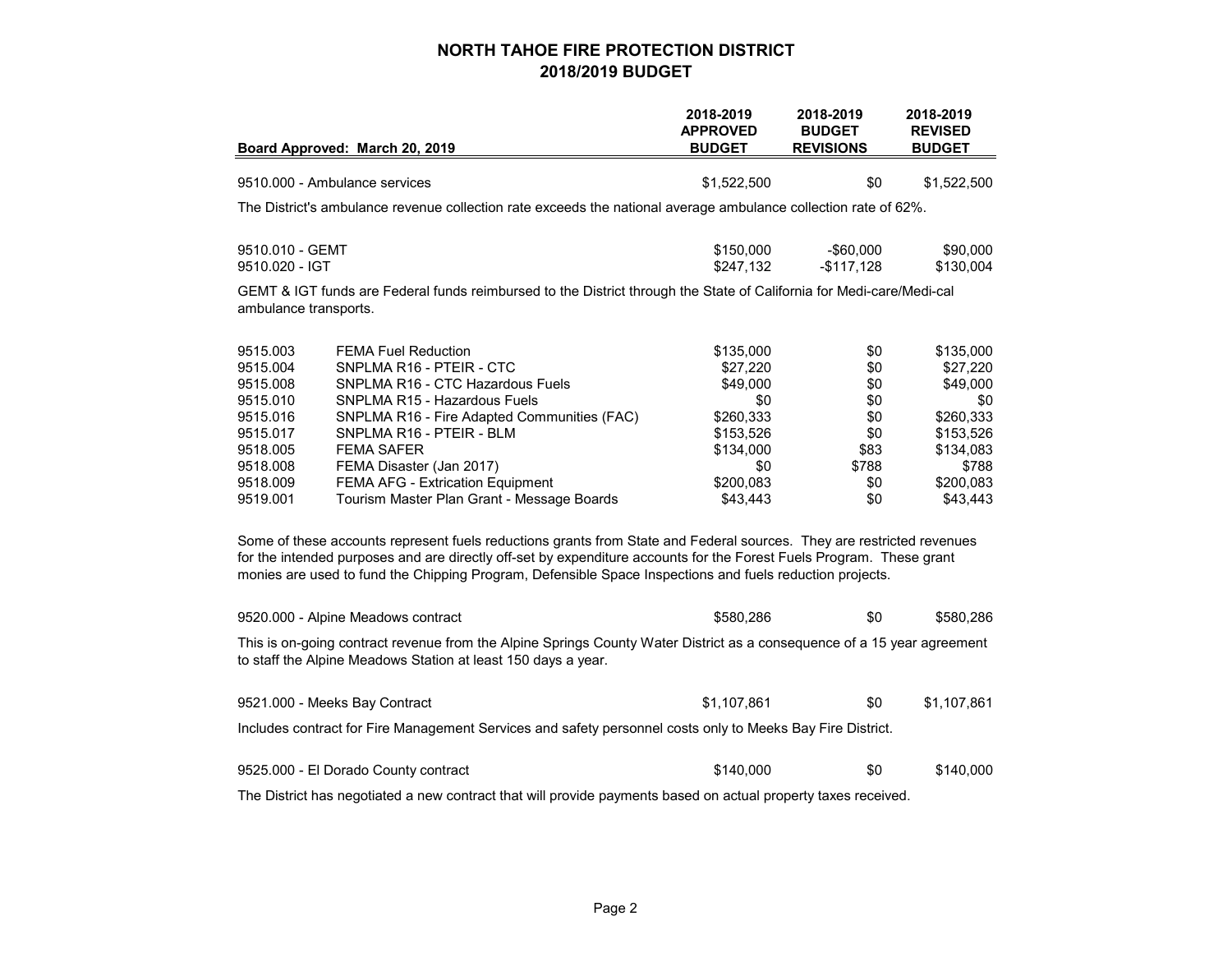| Board Approved: March 20, 2019                                                                                                                                                                            | 2018-2019<br><b>APPROVED</b><br><b>BUDGET</b> | 2018-2019<br><b>BUDGET</b><br><b>REVISIONS</b> | 2018-2019<br><b>REVISED</b><br><b>BUDGET</b> |
|-----------------------------------------------------------------------------------------------------------------------------------------------------------------------------------------------------------|-----------------------------------------------|------------------------------------------------|----------------------------------------------|
|                                                                                                                                                                                                           |                                               |                                                |                                              |
| 9526.000 - Mitigation fees & fund transfer                                                                                                                                                                | \$120,000                                     | \$0                                            | \$120,000                                    |
| This is restricted revenue generated from new construction that mitigates new square footage.                                                                                                             |                                               |                                                |                                              |
| 9536.000 - Prevention - tree removal permits                                                                                                                                                              | \$5,000                                       | \$0                                            | \$5,000                                      |
| This revenue is a result of a MOU with TRPA for tree marking.                                                                                                                                             |                                               |                                                |                                              |
| 9537,000 - Plan Check Fees                                                                                                                                                                                | \$120,000                                     | \$0                                            | \$120,000                                    |
| This is revenue from reports, plan review and construction inspections related to fire and life safety cost recovery fees for<br>projects within our District boundaries and Alpine Meadows               |                                               |                                                |                                              |
| 9538.000 - Report fees                                                                                                                                                                                    | \$125                                         | \$0                                            | \$125                                        |
| 9539.000 - Sale of surplus equipment                                                                                                                                                                      | \$30,000                                      | \$0                                            | \$30,000                                     |
| 9540,000 - Cal Fire Lease                                                                                                                                                                                 | \$10,400                                      | \$5,955                                        | \$16,355                                     |
| 9590.000 - Strike Teams                                                                                                                                                                                   | \$1,208,871                                   | \$0                                            | \$1,208,871                                  |
| This is revenue from "assistance for hire" agreements with State and Federal Forest agencies such as the California Fire<br>Assistance Agreement (CFAA) and other cooperative fire assistance agreements. |                                               |                                                |                                              |
| 9595.000 - Donations                                                                                                                                                                                      | \$10,000                                      | \$27,000                                       | \$37,000                                     |
| 9597.000 - Miscellaneous Revenue<br>9597.001<br>Prior Year Carry Forward<br>9597.006<br>Meeks Bay Cost Share                                                                                              | \$10,000<br>\$0<br>\$137,183                  | \$0<br>\$150,000<br>\$34,388                   | \$10,000<br>\$150,000<br>\$171,571           |
| Subtotal                                                                                                                                                                                                  | \$6,660,963                                   | \$341,086                                      | \$7,002,049                                  |
| REVENUES ACCOUNT TOTAL                                                                                                                                                                                    | \$16,912,628                                  | \$341,086                                      | \$17,253,714                                 |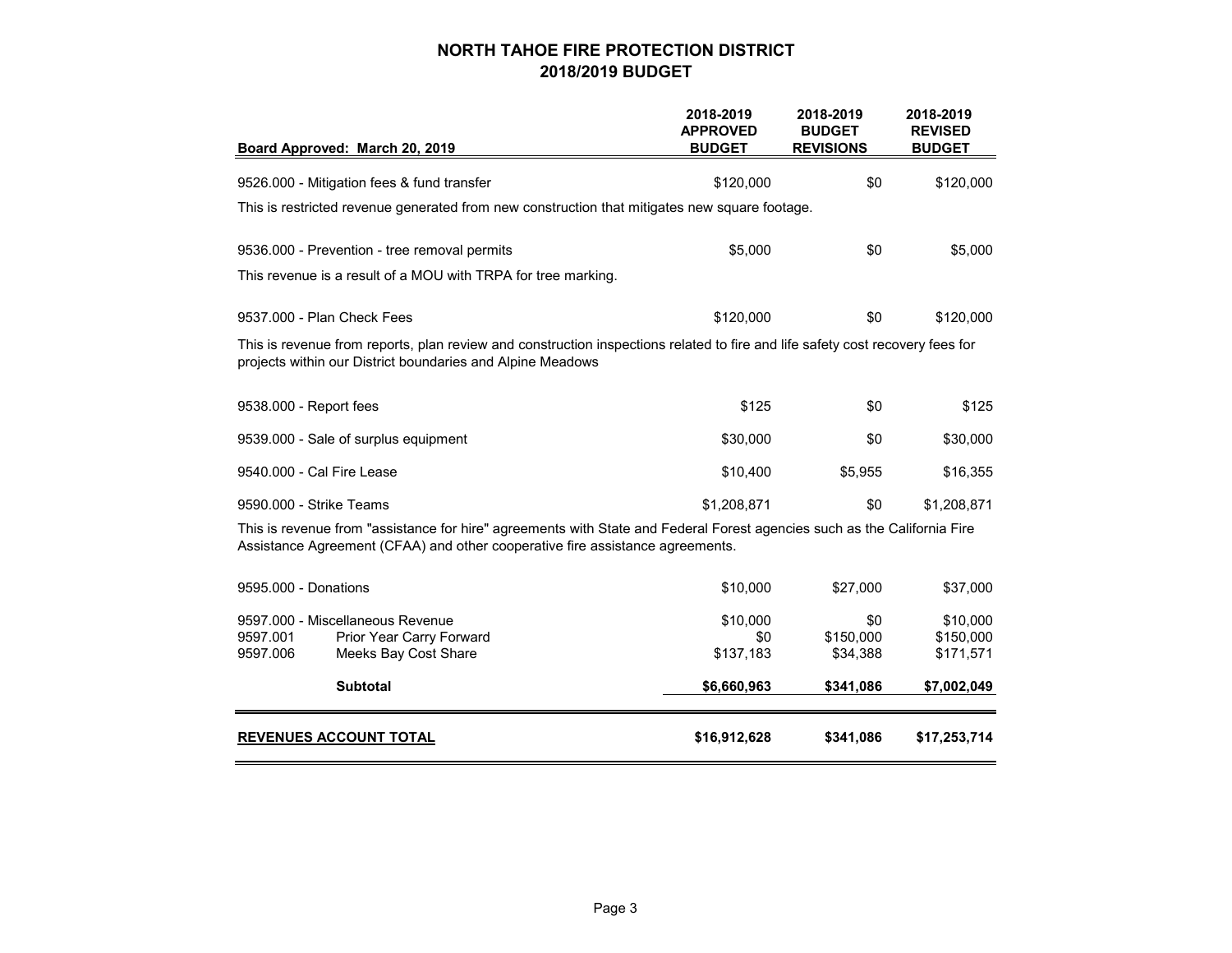|                                                   | 2018-2019<br><b>APPROVED</b> | 2018-2019<br><b>BUDGET</b> | 2018-2019<br><b>REVISED</b> |
|---------------------------------------------------|------------------------------|----------------------------|-----------------------------|
| Board Approved: March 20, 2019<br><b>EXPENSES</b> | <b>BUDGET</b>                | <b>REVISIONS</b>           | <b>BUDGET</b>               |
|                                                   |                              |                            |                             |
| <b>PERSONNEL COSTS</b>                            |                              |                            |                             |
| 7010,000 SALARIES FULL TIME                       |                              |                            |                             |
| <b>SHIFT EMPLOYEES</b>                            |                              |                            |                             |
| 3 Battalion Chiefs                                | \$472,325                    | \$0                        | \$472,325                   |
| 12 Captains                                       | \$1,530,543                  | \$0                        | \$1,530,543                 |
| 15 Engineers<br>18 Firefighters                   | \$1,511,851<br>\$1,596,987   | \$0<br>\$0                 | \$1,511,851<br>\$1,596,987  |
|                                                   |                              |                            |                             |
| Subtotal                                          | \$5,111,706                  | \$0                        | \$5,111,706                 |
| 40-HOUR EMPLOYEES                                 |                              |                            |                             |
| 1 Chief                                           | \$186,320                    | \$0                        | \$186,320                   |
| 2 Division Chiefs                                 | \$346,590                    | \$0                        | \$346,590                   |
| 4 Administrative personnel<br>1 PIO               | \$342.353                    | \$0                        | \$342,353                   |
| 3 Fire Prevention personnel                       | \$44,149<br>\$258,204        | $-$17,535$<br>\$0          | \$26,614<br>\$258,204       |
| 2 Fleet & Facilities personnel                    | \$115,429                    | \$0                        | \$115,429                   |
|                                                   |                              |                            |                             |
| Subtotal                                          | \$1,293,045                  | $-$17,535$                 | \$1,275,510                 |
| Vacation payout - all personnel                   | \$140,000                    | $-$80,000$                 | \$60,000                    |
| <b>7010.000 SALARIES FULL TIME ACCOUNT TOTAL</b>  | \$6,544,751                  | $-$97,535$                 | \$6,447,216                 |

Full time salaries account for both line staff and 40-hour employees. This account also funds vacation and CTO pay-out for employees exceeding maximum accrual or leaving District service. In addition, part-time PIO conversion to full time.

|           | \$0         | \$1,295,000 |
|-----------|-------------|-------------|
| \$175,000 | \$0         | \$175,000   |
| \$20,000  | \$0         | \$20,000    |
| \$100,000 | \$0         | \$100.000   |
| \$600,000 | \$0         | \$600,000   |
| \$400.000 | \$0         | \$400.000   |
|           |             |             |
|           | \$1,295,000 |             |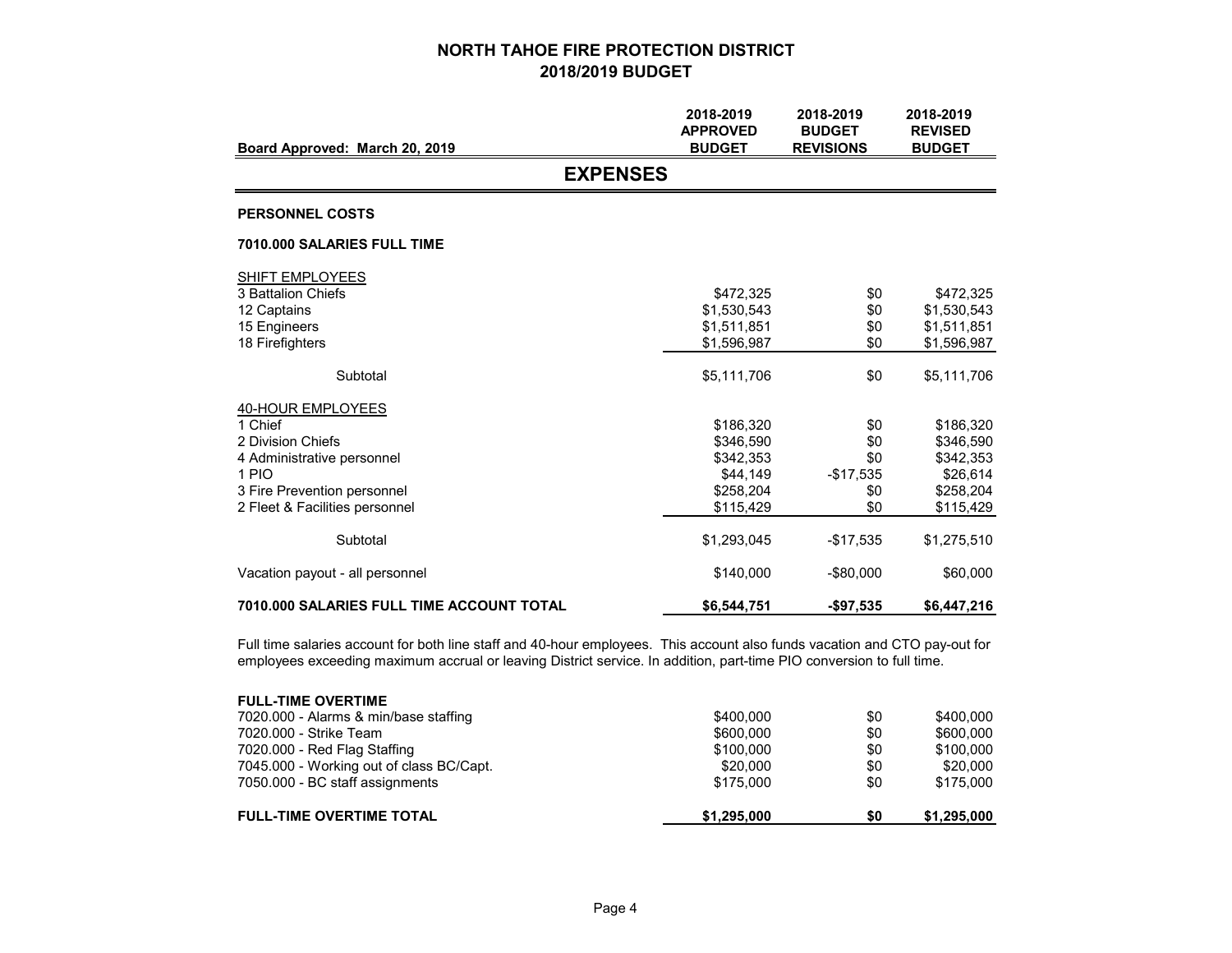|                                             | 2018-2019<br><b>APPROVED</b> | 2018-2019<br><b>BUDGET</b> | 2018-2019<br><b>REVISED</b> |
|---------------------------------------------|------------------------------|----------------------------|-----------------------------|
| Board Approved: March 20, 2019              | <b>BUDGET</b>                | <b>REVISIONS</b>           | <b>BUDGET</b>               |
|                                             |                              |                            |                             |
| <b>SALARIES PART-TIME</b>                   |                              |                            |                             |
| 7120.000 - Alarms & Coverage                | \$1,000                      | \$0                        | \$1,000                     |
| 7160.000 - Facilities                       | \$22,000                     | \$0                        | \$22,000                    |
| 7170.000 - Fire Prevention                  | \$54,498                     | \$0                        | \$54,498                    |
| 7180.000 - Fleet Maintenance                | \$22,000                     | \$0                        | \$22,000                    |
| <b>SALARIES PART-TIME TOTAL</b>             | \$99,498                     | \$0                        | \$99,498                    |
|                                             |                              |                            |                             |
| 7199.000 SALARIES ADJUSTMENTS               |                              |                            |                             |
| 7199.010 - Strike Team wages                | $-$ \$600.000                | \$0                        | $-$ \$600,000               |
| 7199.025 - Grant Wages                      | $-$181,520$                  | \$0                        | $-$181,520$                 |
|                                             | -\$781,520                   | \$0                        | -\$781,520                  |
| 7201.000 PUBLIC EMPLOYEES RETIREMENT SYSTEM |                              |                            |                             |
| Safety Employees (Tier I)                   | \$1,898,831                  | \$0                        | \$1,898,831                 |
| Safety Employees (Tier II)                  | \$196,217                    | \$0                        | \$196,217                   |
| Safety Employees (Tier III)                 | \$180,038                    | \$0                        | \$180,038                   |
| Miscellaneous Employees (Tier I)            | \$78,769                     | \$0                        | \$78,769                    |
| Miscellaneous Employee (Tier II)            | \$38,958                     | \$0                        | \$38,958                    |
| Miscellaneous Employee (Tier III)           | \$38,140                     | \$0                        | \$38,140                    |
| PTP PERS miscellaneous (Tier III)           | \$2,000                      | \$0                        | \$2,000                     |
| PERS ACCOUNT TOTAL                          | \$2,432,953                  | \$0                        | \$2,432,953                 |
| <b>TOTAL SALARIES AND WAGES</b>             | \$9,590,682                  | -\$97,535                  | \$9,493,147                 |

The NTFPD PERS contribution rate for Tier I Safety employees for fiscal year 2018/2019 is 20.944%. Tier I Safety employees PERS contribution rate totals 11%, which includes 2% of the employers contribution.

The NTFPD PERS contribution rate for Tier II Safety employees for fiscal year 2018/2019 is 18.904%. Tier II Safety employees PERS contribution rate totals 11%, which includes 2% of the employers contribution.

The NTFPD PERS contribution rate for Tier III Safety employees for fiscal year 2018/2019 is 12.141%. Tier III Safety employees contribution rate is 12%.

The NTFPD PERS contribution rate for Tier I Miscellaneous employees for fiscal year 2018/2019 is 14.853%. Tier I Miscellaneous employees contribution rate is 8%.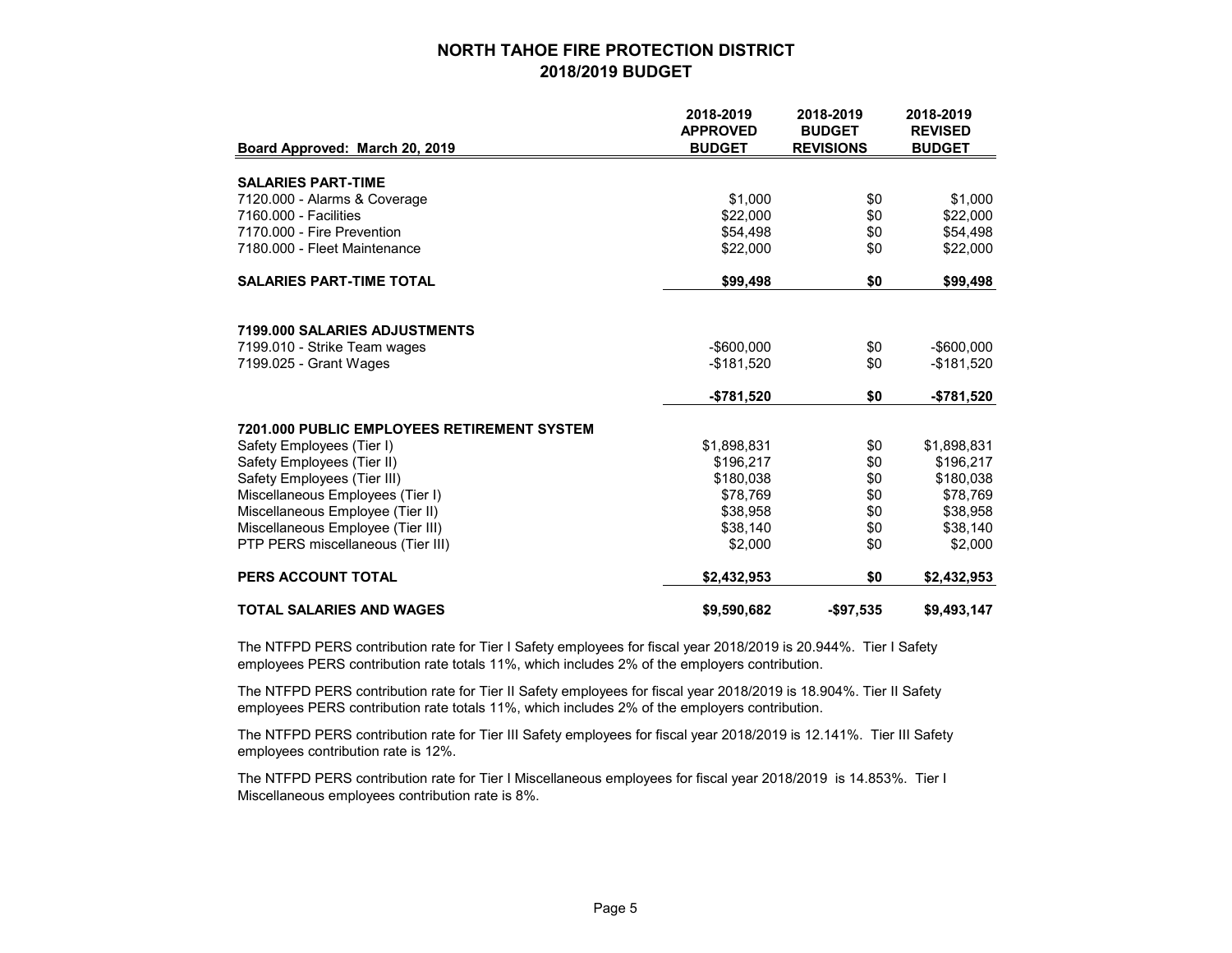|                                | 2018-2019       | 2018-2019        | 2018-2019      |
|--------------------------------|-----------------|------------------|----------------|
|                                | <b>APPROVED</b> | <b>BUDGET</b>    | <b>REVISED</b> |
| Board Approved: March 20, 2019 | <b>BUDGET</b>   | <b>REVISIONS</b> | <b>BUDGET</b>  |

The NTFPD PERS contribution rate for Tier II Miscellaneous employees for fiscal year 2018/2019 is 13.386%. Tier II Miscellaneous employees contribution rate is 8%.

The NTFPD PERS contribution rate for Tier III Miscellaneous employees for fiscal year 2018/2019 is 6.842%. Tier III Miscellaneous employees contribution rate is 6.25%.

PERS bills the District directly for the cost of the unfunded liability. For Safety personnel the annual cost of the unfunded liability is \$1,294,298 and Miscellaneous personnel the cost is \$80,983.

The District's retirement program with Cal PERS includes part-time employees that have met the PERS participation requirements. Part time employees who are eligible for PERS pay a portion of the PERS contribution in the same manner as full time employees.

| <b>GROUP INSURANCE TOTAL</b>               | \$2.295.041 | \$20,580 | \$2,315,621 |
|--------------------------------------------|-------------|----------|-------------|
| 7390.000 - Workers' Compensation Insurance | \$528,276   | \$20,580 | \$548.856   |
| 7380.000 - LIFE, AD&D & LTD                | \$10,000    | \$0      | \$10,000    |
| 7370.000 - EMPLOYEE ASSISTANCE PROGRAM     | \$3,830     | \$0      | \$3.830     |
| 7360.000 - VISION                          | \$15,950    | \$0      | \$15,950    |
| 7350.000 - DENTAL                          | \$101.555   | \$0      | \$101.555   |
| 7340.000 - MEDICAL - retired - PERS        | \$79,832    | \$0      | \$79,832    |
| 7330.000 - MEDICAL - retired - MERP        | \$215.720   | \$0      | \$215,720   |
| 7320.000 - MEDICAL - active - PERS         | \$1,339,878 | \$0      | \$1,339,878 |
| <b>GROUP INSURANCE</b>                     |             |          |             |

Medical insurance is fully paid for full-time employees and their families. Partial payments are also made for retirees and eligible dependents. This budget category also accounts for dental and vision coverage, the employee assistance program, life, accidental death and long-term care insurance and workers' compensation insurance.

| <b>PAYROLL TAX LIABILITY TOTAL</b>                                                                | \$134.229 | $-$1.414$ | \$132.815 |
|---------------------------------------------------------------------------------------------------|-----------|-----------|-----------|
| Medicare                                                                                          | \$115.119 | $-$1.414$ | \$113,705 |
| 7400.000 PAYROLL TAX LIABILITY<br>State Unemployment Insurance (SUI) & Employment Training Tax (E | \$19.110  | \$0       | \$19.110  |

This category funds the Medicare portion of Social Security, Unemployment Insurance & Employment Training Tax.

| <b>GASB 75 COMPLIANCE PLAN</b>       |          |     |          |
|--------------------------------------|----------|-----|----------|
| 7500.000 - GASB 75 compliance plan   | \$50,000 | \$0 | \$50.000 |
| <b>GASB 75 COMPLIANCE PLAN TOTAL</b> | \$50,000 | \$0 | \$50,000 |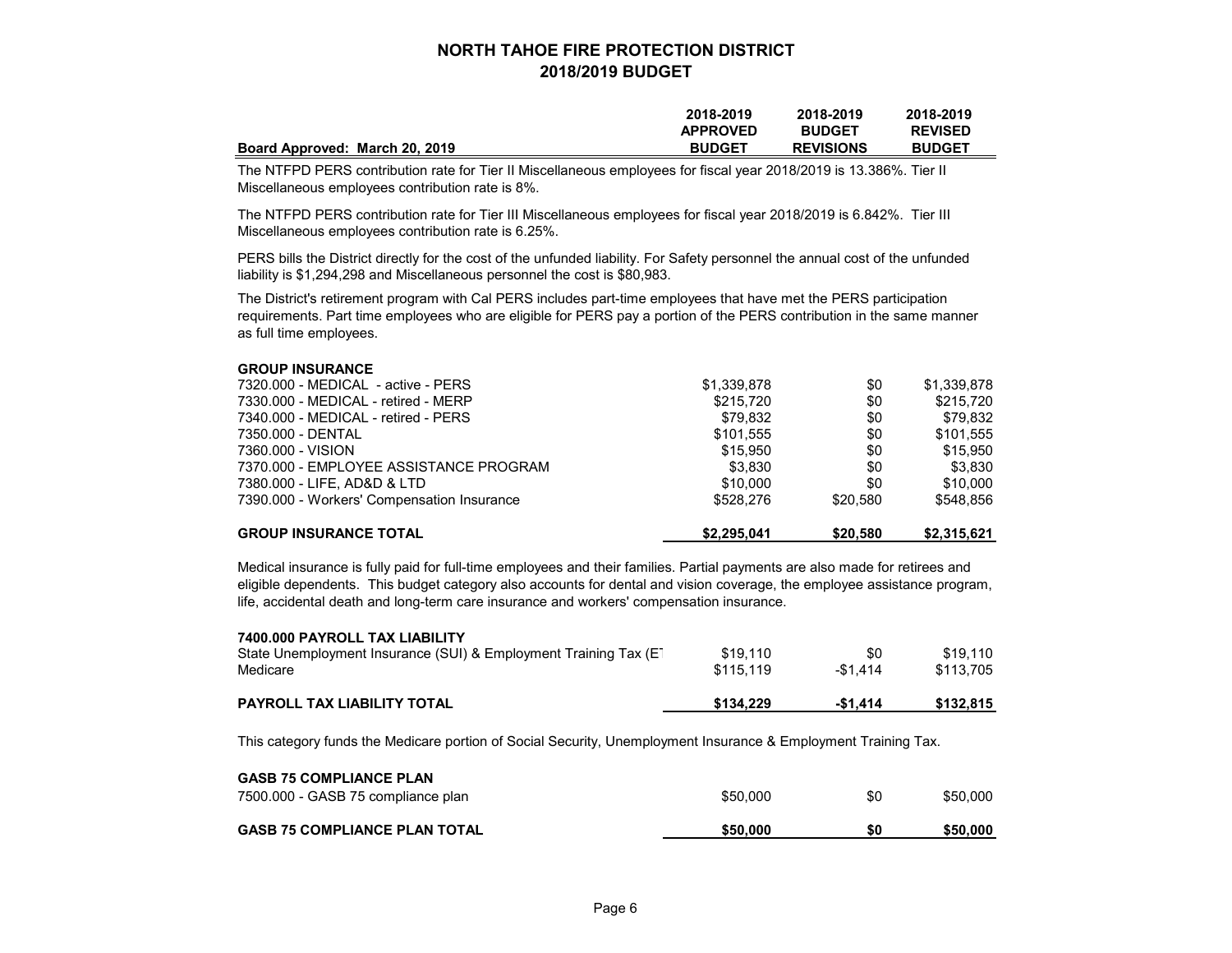| Board Approved: March 20, 2019                                                                                                                        | 2018-2019<br><b>APPROVED</b><br><b>BUDGET</b> | 2018-2019<br><b>BUDGET</b><br><b>REVISIONS</b> | 2018-2019<br><b>REVISED</b><br><b>BUDGET</b> |
|-------------------------------------------------------------------------------------------------------------------------------------------------------|-----------------------------------------------|------------------------------------------------|----------------------------------------------|
|                                                                                                                                                       |                                               |                                                |                                              |
| <b>TOTAL PERSONNEL SALARIES AND BENEFITS</b>                                                                                                          | \$12,069,952                                  | $-$78,369$                                     | \$11,991,583                                 |
| <b>SERVICES &amp; SUPPLIES</b>                                                                                                                        |                                               |                                                |                                              |
| <b>CLOTHING</b>                                                                                                                                       |                                               |                                                |                                              |
| 8011.000 - Uniform allowance, full time employees                                                                                                     | \$40,000                                      | \$0                                            | \$40,000                                     |
| 8012.000 - Badges, patches, car plates                                                                                                                | \$3.000                                       | \$0                                            | \$3,000                                      |
| 8014.000 - PTP uniforms                                                                                                                               | \$2.000                                       | \$0                                            | \$2,000                                      |
| 8015.000 - Class A uniforms                                                                                                                           | \$7,500                                       | \$0                                            | \$7,500                                      |
| 8017.000 - Safety Boots (stn, wildland, winter)                                                                                                       | \$4,375                                       | \$0                                            | \$4,375                                      |
| 8018.000 - Outerwear (jackets, snow pants, gloves)                                                                                                    | \$6,000                                       | \$0                                            | \$6,000                                      |
| <b>CLOTHING TOTAL</b>                                                                                                                                 | \$62,875                                      | \$0                                            | \$62,875                                     |
| This account covers the \$750 per employee uniform allowance for full-time employees and other uniform requirements not<br>a part of another program. |                                               |                                                |                                              |
| <b>SAFETY CLOTHING - STRUCTURE</b>                                                                                                                    |                                               |                                                |                                              |
| 8021.000 - Helmets                                                                                                                                    | \$3,000                                       | \$0                                            | \$3,000                                      |

| <b>SAFETY CLOTHING - STRUCTURE TOTAL</b> | \$46,250 | \$0 | \$46,250 |
|------------------------------------------|----------|-----|----------|
| 8029.000 - Ballistic Protection          | \$2.750  | \$0 | \$2.750  |
| 8028.000 - Repairs                       | \$4.500  | \$0 | \$4.500  |
| 8026.000 - Flashlights                   | \$1,000  | \$0 | \$1,000  |
| 8025.000 - Hoods, suspenders, shields    | \$5,500  | \$0 | \$5.500  |
| 8024.000 - Gloves                        | \$3,000  | \$0 | \$3,000  |
| 8023,000 - Turnout boots                 | \$1,500  | \$0 | \$1,500  |
| 8022.000 - Turnouts                      | \$25,000 | \$0 | \$25,000 |
| 8021.000 - Helmets                       | \$3.000  | \$0 | \$3.000  |

These accounts cover expenses related to personal protective equipment (PPE) for all emergencies except vegetation fires. The District has been on a 10 year replacement program for turn-outs with PBI and Kevlar material.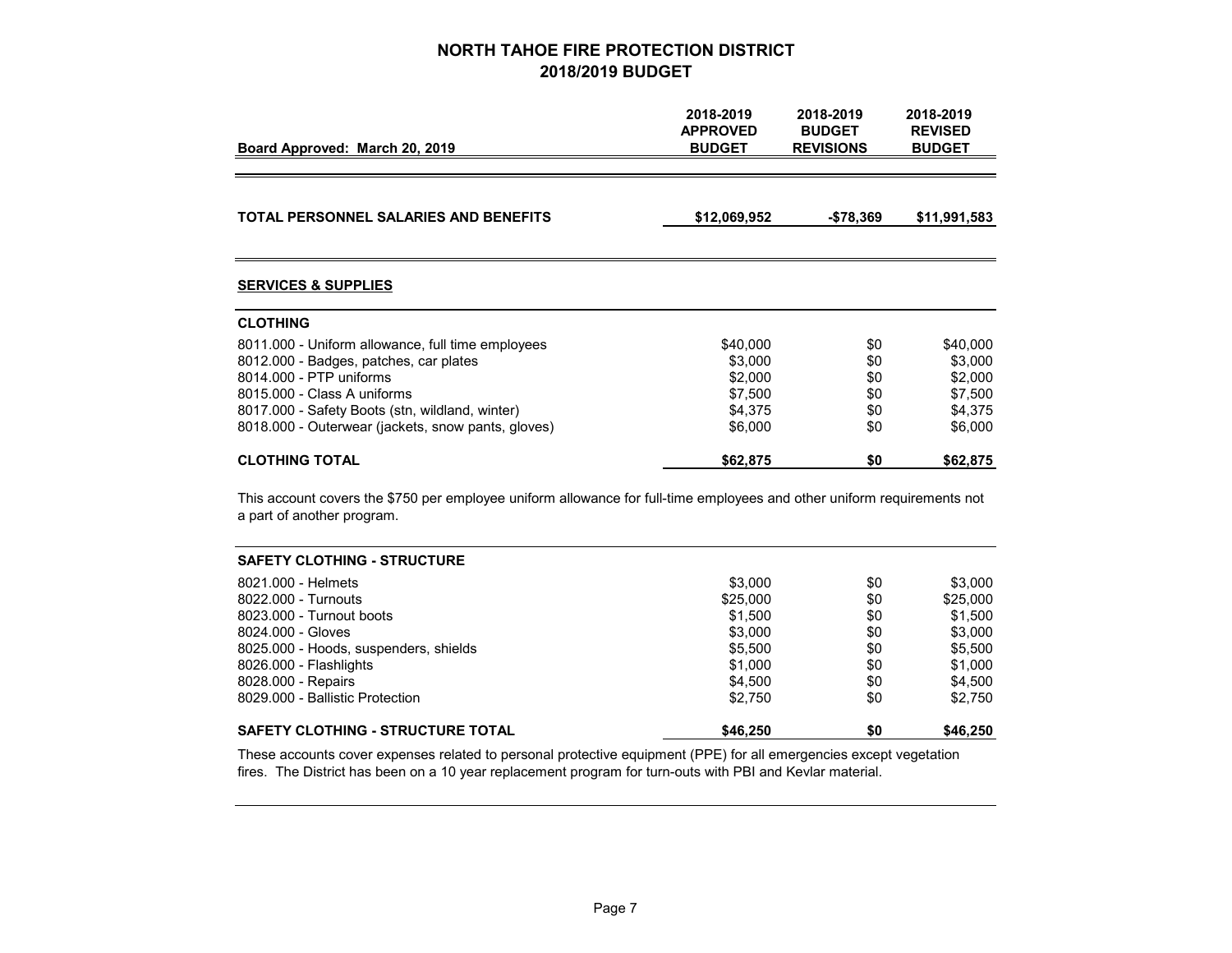| Board Approved: March 20, 2019          | 2018-2019<br><b>APPROVED</b><br><b>BUDGET</b> | 2018-2019<br><b>BUDGET</b><br><b>REVISIONS</b> | 2018-2019<br><b>REVISED</b><br><b>BUDGET</b> |
|-----------------------------------------|-----------------------------------------------|------------------------------------------------|----------------------------------------------|
| <b>SAFETY CLOTHING - WILDLAND</b>       |                                               |                                                |                                              |
| 8033.000 - Shirts, pants                | \$9,000                                       | \$0                                            | \$9,000                                      |
| 8034.000 - Shelters                     | \$1,000                                       | \$0                                            | \$1,000                                      |
| 8035.000 - Gloves, hose packs, chaps    | \$4,000                                       | \$0                                            | \$4,000                                      |
| 8036.000 - Web gear                     | \$750                                         | \$0                                            | \$750                                        |
| 8037.000 - Helmets                      | \$600                                         | \$0                                            | \$600                                        |
| 8038.000 - Water/Meals                  | \$2,500                                       | \$0                                            | \$2,500                                      |
| 8039.000 - Pack Test                    | \$500                                         | \$0                                            | \$500                                        |
| <b>SAFETY CLOTHING - WILDLAND TOTAL</b> | \$18,350                                      | \$0                                            | \$18,350                                     |

This account funds PPE for wildland fires and ensures adequate inventories are available to replace damaged or worn out items and to outfit new employees.

| <b>COMMUNICATIONS</b>                             |          |     |          |
|---------------------------------------------------|----------|-----|----------|
| 8043.000 - Radio Repair                           | \$8,000  | \$0 | \$8,000  |
| 8044.000 - New /replacement radio/pager equipment | \$10,000 | \$0 | \$10,000 |
| 8045.000 - Radio/pager batteries                  | \$4,000  | \$0 | \$4,000  |
| 8046.000 - Radio software updates                 | \$250    | \$0 | \$250    |
| 8047.000 - Pager/Sat Phone service                | \$400    | \$0 | \$400    |
| 8048.000 - Cell phone service                     | \$29,000 | \$0 | \$29,000 |
| 8048.010 - Cell phone equip & supplies            | \$2,000  | \$0 | \$2,000  |
| 8049.020 - Radio licenses                         | \$250    | \$0 | \$250    |
| <b>COMMUNICATIONS TOTAL</b>                       | \$53,900 | \$0 | \$53,900 |
| <b>COMPUTER SYSTEMS</b>                           |          |     |          |
| 8051.000 - Hardware                               |          |     |          |
| 8051.010 Computers                                | \$20,000 | \$0 | \$20,000 |
| 8051.012 Mobile Equipment (MDT)                   | \$7,310  | \$0 | \$7,310  |
| 8051.014 Printers                                 | \$2,000  | \$0 | \$2,000  |
| 8051.040 cables, keyboards, mouse, hardware       | \$1,500  | \$0 | \$1,500  |
| 8051.070 Routers and Switches                     | \$2,800  | \$0 | \$2,800  |
| 8051.075 Monitors                                 | \$1,800  | \$0 | \$1,800  |
| <b>Hardware Total</b>                             | \$35,410 | \$0 | \$35,410 |
| 8052.000 - Software                               |          |     |          |
| 8052.015 Office 365                               | \$3,840  | \$0 | \$3,840  |
| 8052.030 Cougar Mountain                          | \$4,100  | \$0 | \$4,100  |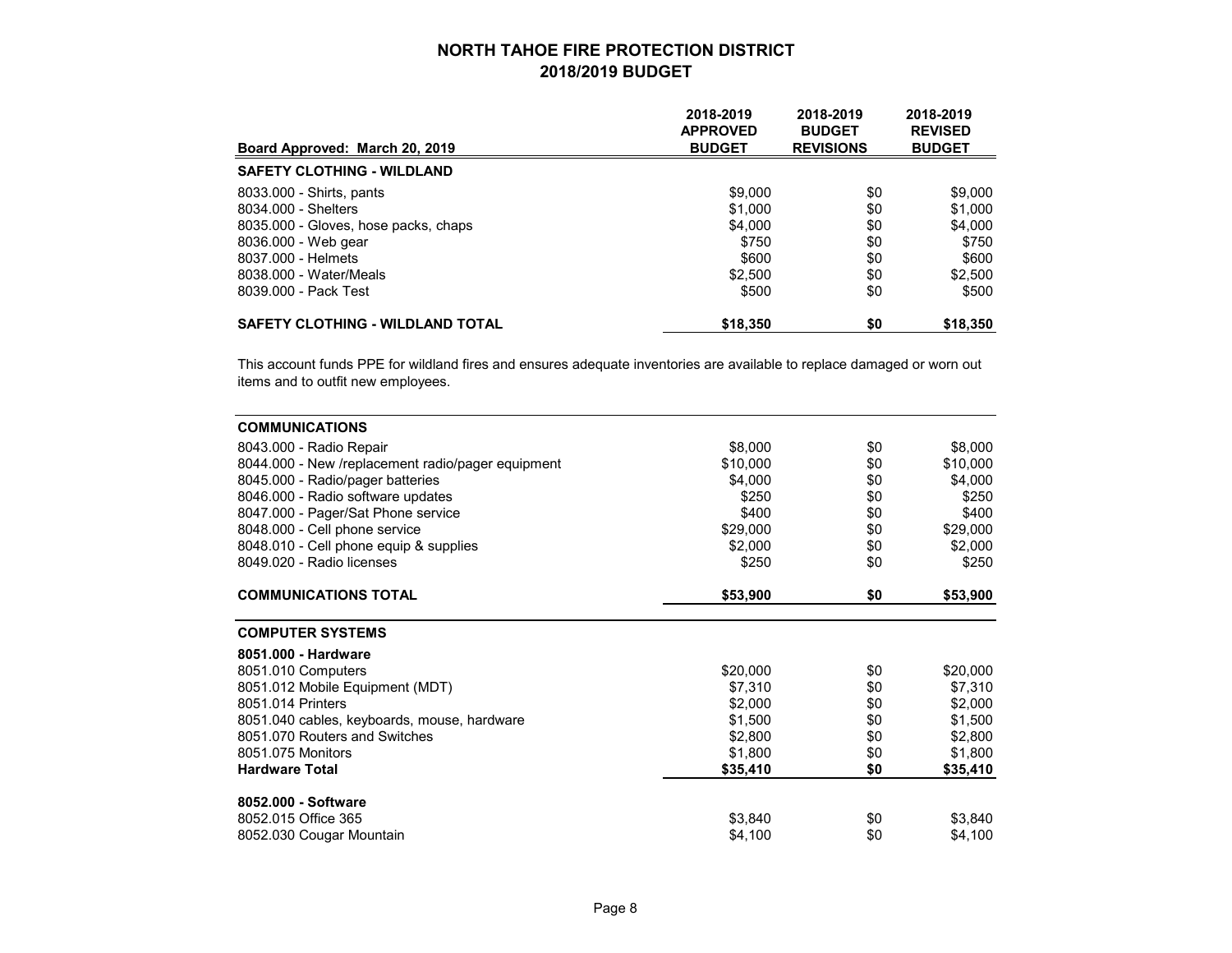|                                           | 2018-2019       | 2018-2019        | 2018-2019      |
|-------------------------------------------|-----------------|------------------|----------------|
|                                           | <b>APPROVED</b> | <b>BUDGET</b>    | <b>REVISED</b> |
| Board Approved: March 20, 2019            | <b>BUDGET</b>   | <b>REVISIONS</b> | <b>BUDGET</b>  |
| 8052.040 Code 42 Software                 | \$360           | \$0              | \$360          |
| 8052.041 Apparatus Maintenance Software   | \$5,100         | \$0              | \$5,100        |
| 8052.042 Other Services                   | \$400           | \$0              | \$400          |
| 8052.070 Records Management Systems NFIRS | \$4,483         | \$0              | \$4,483        |
| 8052.076 Incident View                    | \$7,965         | \$0              | \$7,965        |
| 8052.077 CAD Interface                    | \$5,000         | \$0              | \$5,000        |
| 8052.082 AVG Managed Workplace            | \$12,000        | \$0              | \$12,000       |
| 8052.084 Infinitely Virtual (server/data) | \$15,000        | \$0              | \$15,000       |
| 8052.090 Staffing Program                 | \$5,500         | \$0              | \$5,500        |
| 8052.100 Lexipol Subscription             | \$6,207         | \$0              | \$6,207        |
| <b>Software Total</b>                     | \$69,955        | \$0              | \$69,955       |
| 8053.010 - System maintenance             | \$50,000        | \$0              | \$50,000       |
| <b>COMPUTER SYSTEMS TOTAL</b>             | \$155,365       | \$0              | \$155,365      |
| <b>HOUSEHOLD EXPENSES</b>                 |                 |                  |                |
| 8061.000 - Station supplies               | \$10,700        | \$0              | \$10,700       |
| 8061.010 - Janitorial supplies            | \$4,700         | \$0              | \$4,700        |
| 8061.020 - Janitorial Service - Stn 51    | \$5,800         | \$0              | \$5,800        |
| <b>HOUSEHOLD EXPENSES TOTAL</b>           | \$21,200        | \$0              | \$21,200       |
| <b>FIRE EXTINGUISHERS</b>                 |                 |                  |                |
| 8071.000 - Service                        | \$3,000         | \$0              | \$3,000        |
| 8072.000 - Replacement                    | \$1,200         | \$0              | \$1,200        |
| <b>FIRE EXTINGUISHERS TOTAL</b>           | \$4,200         | \$0              | \$4,200        |
|                                           |                 |                  |                |
| 8077.000 - GENERAL LIABILITY INSURANCE    | \$107,690       | $-$1,347$        | \$106,343      |

This is an estimate of the cost of the general liability insurance policy for the District.

#### **APPARATUS MAINTENANCE**

| 8081.022 | 1922 Seagraves I       | \$1,000 | \$0 | \$1,000 |
|----------|------------------------|---------|-----|---------|
| 8081.045 | 1991 International III | \$1.000 | \$0 | \$1,000 |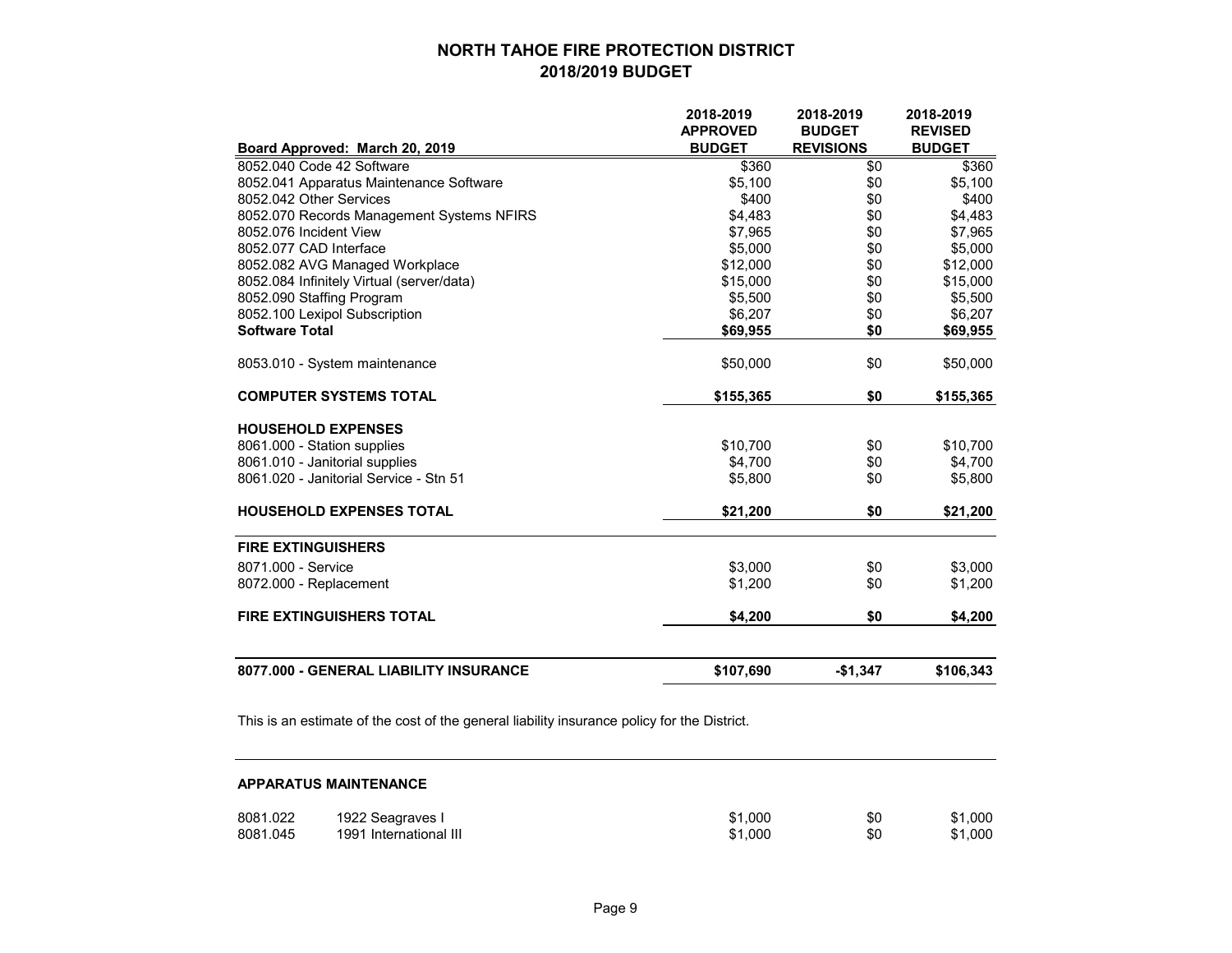|          |                                        | 2018-2019<br><b>APPROVED</b> | 2018-2019<br><b>BUDGET</b> | 2018-2019<br><b>REVISED</b> |
|----------|----------------------------------------|------------------------------|----------------------------|-----------------------------|
|          | Board Approved: March 20, 2019         | <b>BUDGET</b>                | <b>REVISIONS</b>           | <b>BUDGET</b>               |
| 8081.052 | 1971 John Deere Loader                 | \$3,000                      | \$0                        | \$3,000                     |
| 8081.060 | 1999 Ford F-250 STL                    | \$4,000                      | \$0                        | \$4,000                     |
| 8081.065 | 2007 International III                 | \$8,000                      | \$0                        | \$8,000                     |
| 8081.071 | 2003 Spartan Pumper I                  | \$12,000                     | \$0                        | \$12,000                    |
| 8081.075 | 2004 Kenworth Water Tender             | \$18,500                     | \$0                        | \$18,500                    |
| 8081.076 | 2005 Ford Braun Ambulance              | \$3,000                      | \$0                        | \$3,000                     |
| 8081.077 | 1997 International II- E56             | \$6,000                      | \$0                        | \$6,000                     |
| 8081.078 | 2008 Ford F250 502                     | \$3,000                      | \$0                        | \$3,000                     |
| 8081.080 | 2008 Ford F-150 Stn 51                 | \$3,000                      | \$0                        | \$3,000                     |
| 8081.081 | 2008 Ford F-150 Stn 52                 | \$3,000                      | \$0                        | \$3,000                     |
| 8081.083 | 2006 Bauer Air Trailer                 | \$1,500                      | \$0                        | \$1,500                     |
| 8081.084 | 2005 DCA70 CAT gen Stn 51              | \$1,500                      | \$0                        | \$1,500                     |
| 8081.085 | 2008 Ford Expedition B-5               | \$3,000                      | \$0                        | \$3,000                     |
| 8081.086 | 2009 Ford Expedition 500               | \$3,000                      | \$0                        | \$3,000                     |
| 8081.088 | 2011 Mechanic Vehicle                  | \$10,000                     | \$0                        | \$10,000                    |
| 8081.089 | 2011 Ford F350 Braun Ambulance         | \$5,000                      | \$0                        | \$5,000                     |
| 8081.090 | 2012 Ford F-350 Braun Ambulance        | \$3,000                      | \$0                        | \$3,000                     |
| 8081.091 | 2014 Ford F350 Braun Ambulance         | \$3,000                      | \$0                        | \$3,000                     |
| 8081.092 | 2014 KME Type I Engine                 | \$7,500                      | \$0                        | \$7,500                     |
| 8081.093 | 2014 KME Type I Engine                 | \$7,500                      | \$0                        | \$7,500                     |
| 8081.094 | 2014 Dodge Braun Ambulance             | \$4,000                      | \$0                        | \$4,000                     |
| 8081.095 | 2016 Dodge Braun Ambulance             | \$3,000                      | \$0                        | \$3,000                     |
| 8081.096 | 2016 Ford Interceptor (502)            | \$1,700                      | \$0                        | \$1,700                     |
| 8081.097 | 2016 Ford F-250                        | \$3,000                      | \$0                        | \$3,000                     |
| 8081.098 | 2016 Ford F-250                        | \$3,000                      | \$0                        | \$3,000                     |
| 8081.099 | 2016 KME Type I Engine                 | \$6,500                      | \$0                        | \$6,500                     |
| 8081.100 | 2018 Ford Interceptor (500)            | \$500                        | \$0                        | \$500                       |
| 8081.101 | 2018 Ford F-250 (501)                  | \$500                        | \$0                        | \$500                       |
| 8081.102 | 2017 Dodge Braun Ambulance             | \$2,000                      | \$0                        | \$2,000                     |
| 8081.103 | 2018 HME International Type III Engine | \$7,500                      | \$0                        | \$7,500                     |
| 8081.104 | 2018 Subaru Impreza                    | \$500                        | \$0                        | \$500                       |
| 8081.105 | 2018 Subaru Impreza                    | \$500                        | \$0                        | \$500                       |
| 8081.203 | 2004 Arrow Trailer                     | \$1,500                      | \$0                        | \$1,500                     |
| 8081.204 | 2006 Ford F450                         | \$3,000                      | \$0                        | \$3,000                     |
| 8081.205 | 2006 Carson Chip Trailer               | \$2,000                      | \$0                        | \$2,000                     |
| 8081.207 | 2001 Ford F350                         | \$3,000                      | \$0                        | \$3,000                     |
| 8081.208 | 2008 Ford F-450                        | \$3,000                      | \$0                        | \$3,000                     |
| 8081.209 | 1999 Ford F-150 STN53                  | \$1,000                      | \$0                        | \$1,000                     |
| 8081.210 | 1999 Ford F-150 Prevent                | \$1,000                      | \$0                        | \$1,000                     |
| 8081.212 | 2003 Chevy Tahoe                       | \$2,000                      | \$0                        | \$2,000                     |
| 8081.213 | 2008 Bandit Chipper                    | \$2,000                      | \$0                        | \$2,000                     |
| 8081.247 | Snowmobile Trailer                     | \$1,000                      | \$0                        | \$1,000                     |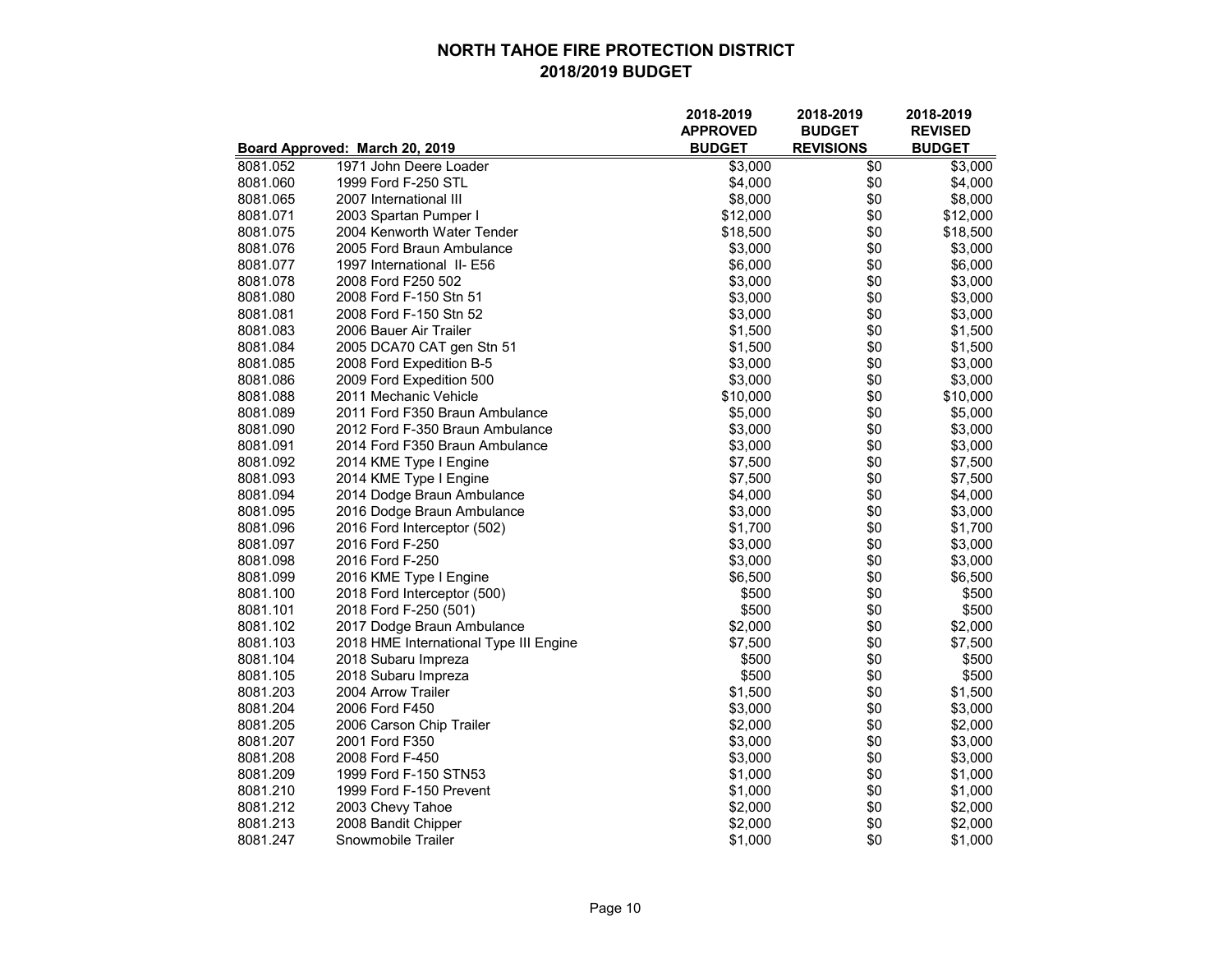|          |                                    | 2018-2019       | 2018-2019        | 2018-2019      |
|----------|------------------------------------|-----------------|------------------|----------------|
|          |                                    | <b>APPROVED</b> | <b>BUDGET</b>    | <b>REVISED</b> |
|          | Board Approved: March 20, 2019     | <b>BUDGET</b>   | <b>REVISIONS</b> | <b>BUDGET</b>  |
| 8081.248 | PIO Trailer                        | \$250           | \$0              | \$250          |
| 8081.249 | <b>PIO Trailer</b>                 | \$250           | \$0              | \$250          |
| 8081.250 | American Signal OES-1 Sign Trailer | \$250           | \$0              | \$250          |
| 8081.251 | American Signal (OES-2)            | \$250           | \$0              | \$250          |
| 8081.252 | 1985 Cook Trailer                  | \$1,000         | \$0              | \$1,000        |
| 8081.253 | 2011 Skidoo Snowmobile             | \$1,000         | \$0              | \$1,000        |
| 8081.254 | 2012 Skidoo Snowmobile             | \$1,000         | \$0              | \$1,000        |
| 8081.255 | Two-Axle Tow Trailer               | \$1,000         | \$0              | \$1,000        |
| 8081.256 | Polaris Ranger                     | \$8,800         | \$0              | \$8,800        |
| 8081.257 | Utility Trailer for Ranger         | \$500           | \$0              | \$500          |
| 8081.258 | Snowmobile Sleigh                  | \$250           | \$0              | \$250          |
| 8081.259 | <b>CAT Loader</b>                  | \$3,000         | \$0              | \$3,000        |
| 8081.998 | <b>Budget Adjustment</b>           | $-$ \$91,250    | \$0              | $-$ \$91,250   |
|          | <b>APPARATUS MAINTENANCE TOTAL</b> | \$89,000        | \$0              | \$89,000       |

Notable is the budget adjustment, these accounts represent a decrease in the overall apparatus maintenance budget while still acknowledging the need for maintenance on individual apparatus units.

#### **OTHER FLEET EXPENSES**

| OTHER FLEET EXPENSES TOTAL                        | \$96,400 | \$0 | \$96,400 |
|---------------------------------------------------|----------|-----|----------|
| 8098.000 - Parts inventory management             | \$2,000  | \$0 | \$2,000  |
| 8097.000 - Station Generator Maintenance          | \$500    | \$0 | \$500    |
| 8095,000 - Snow chains                            | \$800    | \$0 | \$800    |
| 8093.000 - Service unit tools - new & replacement | \$1.000  | \$0 | \$1.000  |
| 8092.000 - Shop tools - new & replacement         | \$3,200  | \$0 | \$3.200  |
| 8091.000 - Waste oil management                   | \$3,000  | \$0 | \$3,000  |
| 8090.000 - Gas                                    | \$25,000 | \$0 | \$25,000 |
| 8089.000 - Diesel                                 | \$45,000 | \$0 | \$45,000 |
| 8088.000 - Oils, fluids, filters                  | \$7,000  | \$0 | \$7,000  |
| 8084.010 - Station Carpets & towels               | \$6,700  | \$0 | \$6,700  |
| 8084.000 - Coveralls & shop towels                | \$2,200  | \$0 | \$2,200  |
|                                                   |          |     |          |

These accounts pay for the cost of the mechanic division, cost of diesel and gasoline, snow chains and generators.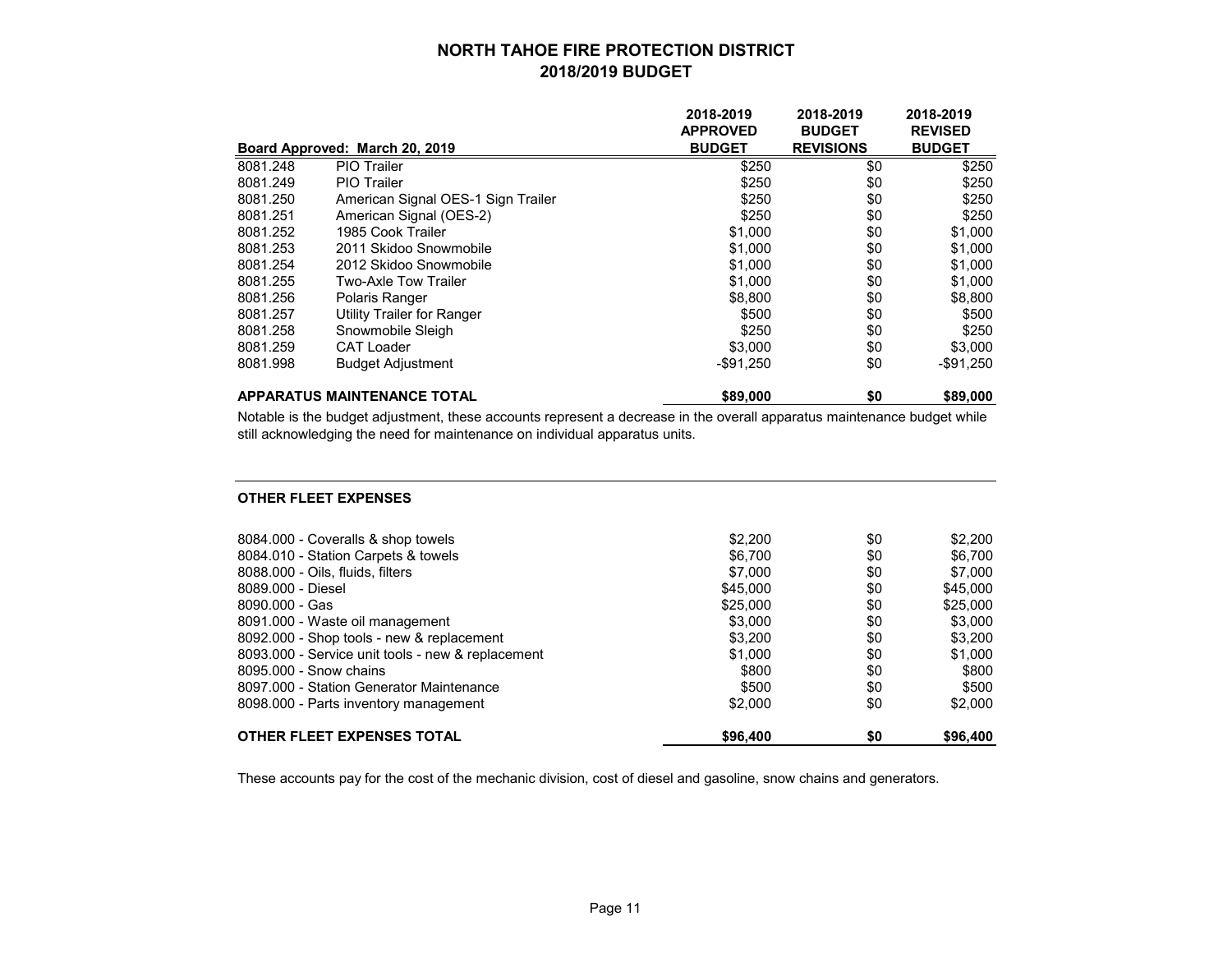| Board Approved: March 20, 2019                     | 2018-2019<br><b>APPROVED</b><br><b>BUDGET</b> | 2018-2019<br><b>BUDGET</b><br><b>REVISIONS</b> | 2018-2019<br><b>REVISED</b><br><b>BUDGET</b> |
|----------------------------------------------------|-----------------------------------------------|------------------------------------------------|----------------------------------------------|
| <b>OTHER EQUIPMENT MAINTENANCE</b>                 |                                               |                                                |                                              |
| 8102.000 - Outside repair                          | \$0                                           | \$3,303                                        | \$3,303                                      |
| 8103.000 - Small tools                             | \$1,000                                       | \$0                                            | \$1,000                                      |
| 8104.000 - Ladders - replacement, repair & testing | \$3,500                                       | \$0                                            | \$3,500                                      |
| 8106.000 - Hurst/Holmatro tool testing             | \$3,100                                       | \$0                                            | \$3,100                                      |
| 8107.000 - Pump testing                            | \$3.500                                       | \$0                                            | \$3,500                                      |
| 8108.000 - Hose testing                            | \$8,000                                       | \$0                                            | \$8,000                                      |
| <b>OTHER EQUIPMENT MAINTENANCE TOTAL</b>           | \$19,100                                      | \$3,303                                        | \$22,403                                     |

This account covers parts and testing of the District small tools and equipment. This also covers the costs of outsourcing to third party testing of ladders, rescue tools, engine pumps and hose.

| <b>SCBA MAINTENANCE</b>                                   |          |     |          |
|-----------------------------------------------------------|----------|-----|----------|
| 8111.000 - Testing                                        | \$2,000  | \$0 | \$2,000  |
| 8112.000 - SCBA parts & maintenance-New OSHA Requirements | \$4,500  | \$0 | \$4,500  |
| 8112.010 - SCBA fit testing                               | \$1,100  | \$0 | \$1,100  |
| 8113.000 - Compressor maintenance                         | \$3,500  | \$0 | \$3,500  |
| 8114,000 - Personal alert devices & batteries             | \$350    | \$0 | \$350    |
| <b>SCBA MAINTENANCE TOTAL</b>                             | \$11,450 | \$0 | \$11,450 |
|                                                           |          |     |          |
| <b>TECHNICAL RESCUE EQUIPMENT</b>                         |          |     |          |
| 8121.020 Confined Space Rescue Equipment                  | \$1,700  | \$0 | \$1,700  |
| 8121.040 Swift Water Rescue Equip                         | \$1,000  | \$0 | \$1,000  |
| 8121.045 Rope Rescue                                      | \$12,000 | \$0 | \$12,000 |
| 8121.052 Shore Zone Rescue                                | \$3,200  | \$0 | \$3,200  |
| 8121.055 UTV / Back Country Rescue                        | \$2,000  | \$0 | \$2,000  |
| 8121.065 Winter Rescue Program                            | \$2,000  | \$0 | \$2,000  |
| <b>RESCUE EQUIPMENT TOTAL</b>                             | \$21,900 | \$0 | \$21,900 |
|                                                           |          |     |          |
| <b>ALPINE MEADOWS FIRE STATION</b>                        |          |     |          |
| 8125,000 Utilities                                        | \$5,500  | \$0 | \$5,500  |
| 8126.010 Maintenance                                      | \$5,500  | \$0 | \$5,500  |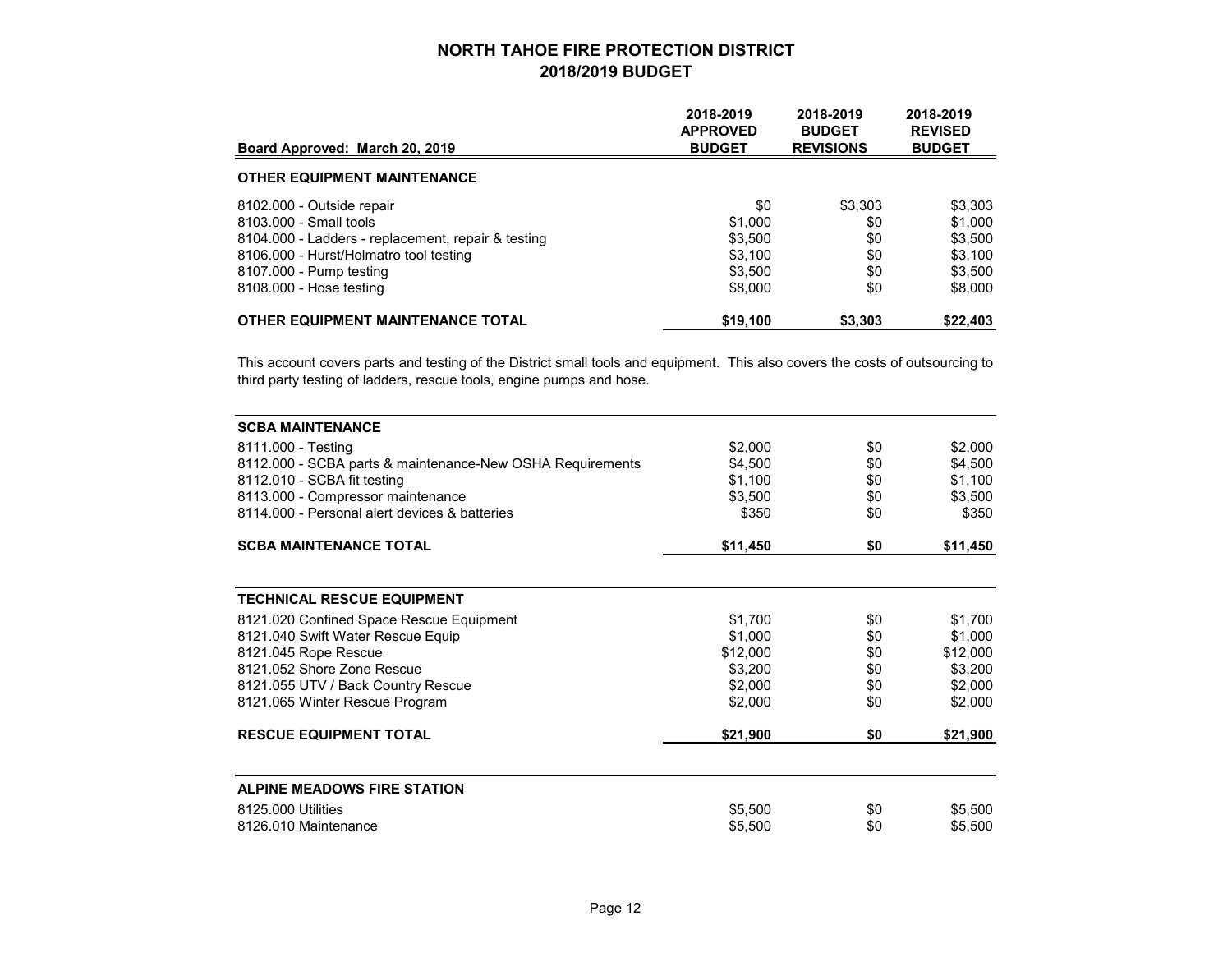| Board Approved: March 20, 2019   | 2018-2019<br><b>APPROVED</b><br><b>BUDGET</b> | 2018-2019<br><b>BUDGET</b><br><b>REVISIONS</b> | 2018-2019<br><b>REVISED</b><br><b>BUDGET</b> |
|----------------------------------|-----------------------------------------------|------------------------------------------------|----------------------------------------------|
| 8126.035 Heater maint contract   | \$500                                         | \$0                                            | \$500                                        |
| 8126.050 Exterminator            | \$500                                         | \$0                                            | \$500                                        |
| 8126.070 Paint exterior/interior | \$3.500                                       | \$0                                            | \$3,500                                      |
| 8126.112 Alarm System Monitoring | \$550                                         | \$0                                            | \$550                                        |
| ALPINE MEADOWS FIRE TOTAL        | \$16,050                                      | \$0                                            | \$16,050                                     |

These accounts track the cost of utilities, repairs and maintenance of the Alpine Meadows fire station. This year's expenses are estimated and reimbursed from ASCWD in the 15 year agreement.

| <b>BUILDINGS &amp; GROUNDS MAINTENANCE</b>        |          |           |          |
|---------------------------------------------------|----------|-----------|----------|
| 8131.000 - Snow removal contracts - all stations  | \$8,000  | \$0       | \$8,000  |
| 8131.200 - Asphalt sealing - all stations         | \$9,000  | \$0       | \$9,000  |
| 8131.310 - Furniture - all stations               | \$1,000  | \$2,000   | \$3,000  |
| 8131.315 - Repairs                                | \$0      | \$15,000  | \$15,000 |
| 8131.330 - Facilities Tool Allowance              | \$1,000  | \$0       | \$1,000  |
| 8131.340 - Security Enhancements                  | \$5,000  | \$0       | \$5,000  |
| All Stations Repairs & Maintenance Total          | \$24,000 | \$17,000  | \$41,000 |
| 8132.000 - Station 51 - repairs & maintenance     |          |           |          |
| 8132.010 Maintenance                              | \$18,000 | \$1,500   | \$19,500 |
| 8132.020 Sprinkler test                           | \$2,750  | \$0       | \$2,750  |
| 8132.050 Exterminator                             | \$500    | \$0       | \$500    |
| 8132.097 CA Elevator Permit                       | \$850    | \$0       | \$850    |
| 8132.098 Placer APCD Generator Permit             | \$300    | \$0       | \$300    |
| 8132.099 Placer APCD Haz Mat Permit               | \$1,350  | \$0       | \$1,350  |
| 8132.105 Window Cleaning                          | \$1,000  | \$0       | \$1,000  |
| 8132.112 Alarm Monitoring                         | \$500    | \$0       | \$500    |
| 8132.113 Alarm service                            | \$500    | \$0       | \$500    |
| 8132.115 HVAC service contract                    | \$10,000 | $-$1,500$ | \$8,500  |
| 8132.120 Elevator service/inspection/testing      | \$1,800  | \$0       | \$1,800  |
| <b>Station 51 Repairs &amp; Maintenance Total</b> | \$37,550 | \$0       | \$37,550 |
| 8133.000 - Station 52 - repairs & maintenance     |          |           |          |
| 8133.010 Maintenance                              | \$10,000 | \$2,500   | \$12,500 |
| 8133.050 Exterminator                             | \$500    | \$0       | \$500    |
| 8133.096 Placer APCD Fuel Permit                  | \$125    | \$0       | \$125    |
| 8133.097 Placer APCD Vapor Test                   | \$450    | \$0       | \$450    |
| 8133.098 Placer APCD Generator Permit             | \$300    | \$0       | \$300    |
| 8133.099 Placer APCD Haz Mat Permit               | \$1,350  | \$0       | \$1,350  |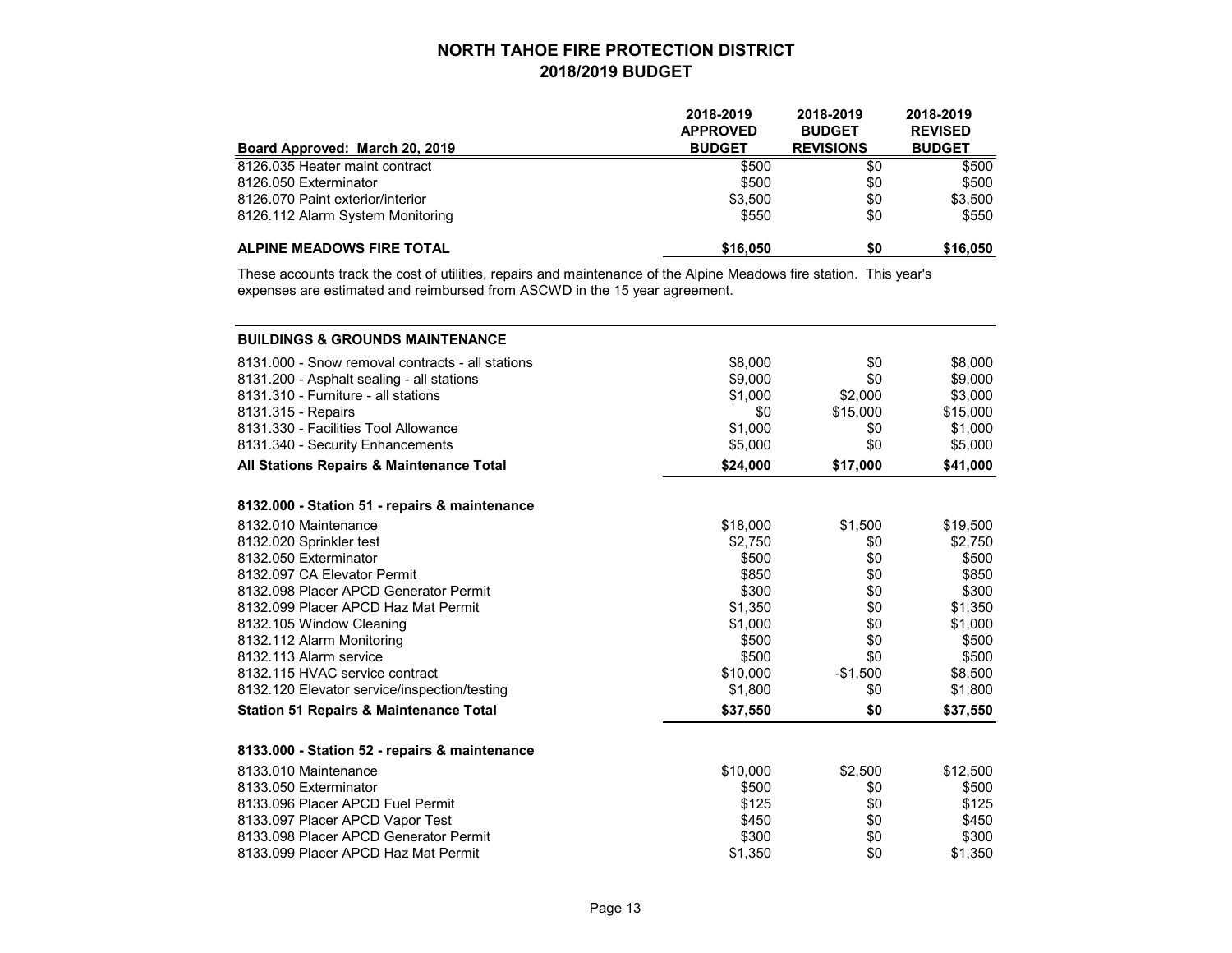|                                                       | 2018-2019<br><b>APPROVED</b> | 2018-2019<br><b>BUDGET</b> | 2018-2019<br><b>REVISED</b> |
|-------------------------------------------------------|------------------------------|----------------------------|-----------------------------|
| Board Approved: March 20, 2019                        | <b>BUDGET</b>                | <b>REVISIONS</b>           | <b>BUDGET</b>               |
| 8133.112 Alarm Monitoring                             | \$500                        | \$0                        | \$500                       |
| 8133.113 Fuel Pump Repairs                            | \$500                        | \$0                        | \$500                       |
| <b>Station 52 Repairs &amp; Maintenance Total</b>     | \$13,725                     | \$2,500                    | \$16,225                    |
| 8134.000 - Station 53 - repairs & maintenance         |                              |                            |                             |
| 8134.010 Maintenance                                  | \$4,000                      | \$5,000                    | \$9,000                     |
| 8134.020 Sprinkler Test                               | \$350                        | \$0                        | \$350                       |
| 8134.050 Exterminator                                 | \$500                        | \$0                        | \$500                       |
| 8134.098 Placer APCD Generator Permit                 | \$300                        | \$0                        | \$300                       |
| 8134.112 Alarm Monitoring                             | \$500                        | \$0                        | \$500                       |
| <b>Station 53 Repairs &amp; Maintenance Total</b>     | \$5,650                      | \$5,000                    | \$10,650                    |
| 8135.000 - Station 54 - repairs & maintenance         |                              |                            |                             |
| 8135.010 Maintenance                                  | \$25,000                     | \$0                        | \$25,000                    |
| 8135.020 Sprinkler Test                               | \$275                        | \$0                        | \$275                       |
| 8135.050 Exterminator                                 | \$500                        | \$0                        | \$500                       |
| 8135.098 Placer APCD Generator Permit                 | \$300                        | \$0                        | \$300                       |
| 8135.099 Placer APCD Haz Mat Permit                   | \$1,250                      | \$0                        | \$1,250                     |
| 8135.112 Alarm Monitoring                             | \$500                        | \$0                        | \$500                       |
| <b>Station 54 Repairs &amp; Maintenance Total</b>     | \$27,825                     | \$0                        | \$27,825                    |
| 8136.000 - Station 55 - repairs & maintenance         |                              |                            |                             |
| 8136.010 Maintenance                                  | \$5,000                      | \$0                        | \$5,000                     |
| 8136.050 Exterminator                                 | \$500                        | \$0                        | \$500                       |
| 8136.098 Placer APCD Generator Permit                 | \$300                        | \$0                        | \$300                       |
| 8136.112 Alarm System Monitoring                      | \$500                        | \$0                        | \$500                       |
| <b>Station 55 Repairs &amp; Maintenance Total</b>     | \$6,300                      | \$0                        | \$6,300                     |
| 8137.010 - Airport Storage                            | \$2,602                      | \$0                        | \$2,602                     |
| 8139.000 - All Station Maint & Furniture Adj          | \$0                          | \$0                        | \$0                         |
| 8140.020 - ARB Permits (3yr cycle - permits chippers) | \$0                          | \$0                        | \$0                         |
| <b>BUILDINGS &amp; GROUNDS MAINTENANCE TOTAL</b>      | \$117,652                    | \$24,500                   | \$142,152                   |
| <b>EMS PROGRAM</b>                                    |                              |                            |                             |
| 8153.000 - Disposable supplies                        | \$50,000                     | \$0                        | \$50,000                    |
| 8153.010 - Medications                                | \$13,000                     | \$0                        | \$13,000                    |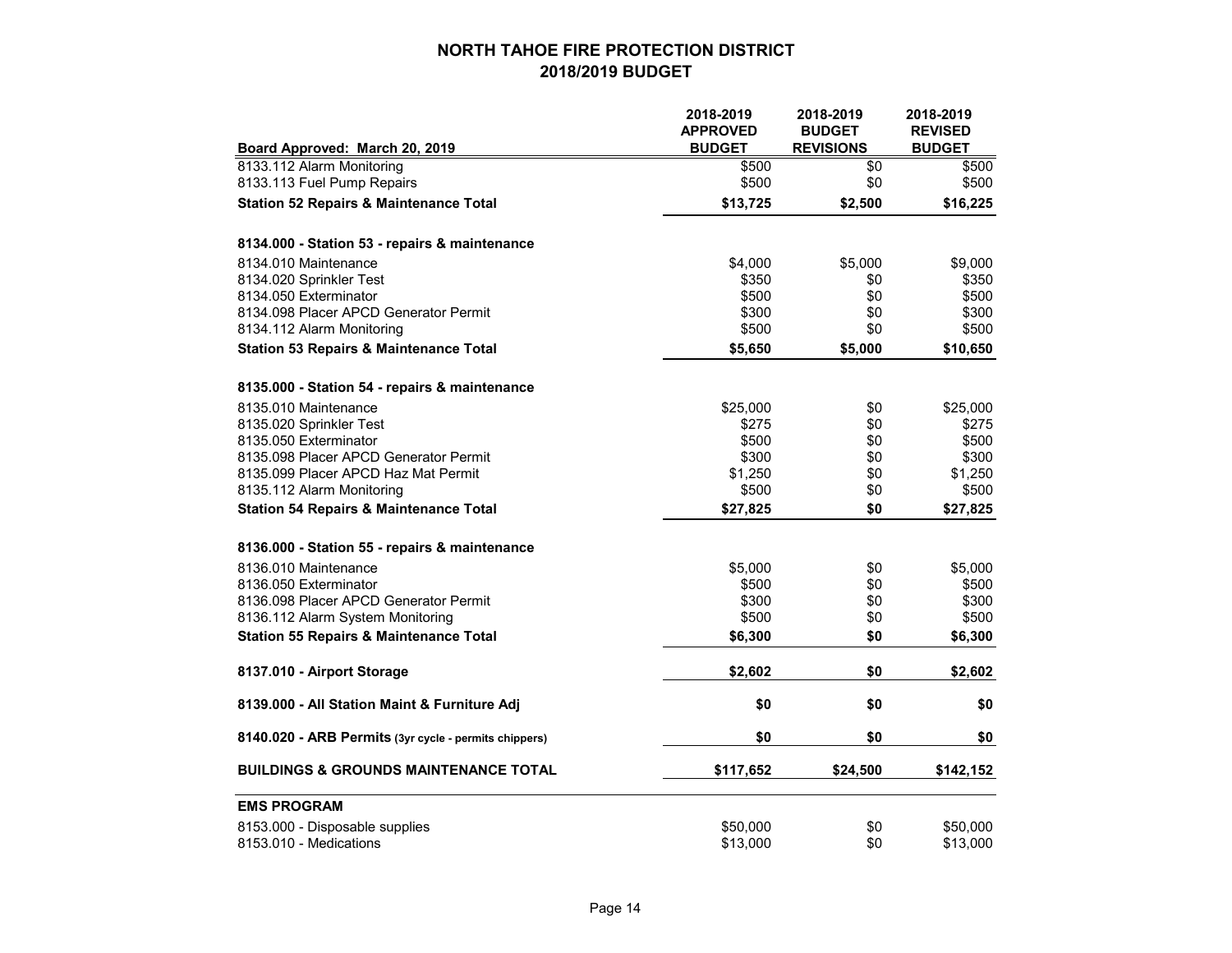|                                              | 2018-2019       | 2018-2019        | 2018-2019      |
|----------------------------------------------|-----------------|------------------|----------------|
|                                              | <b>APPROVED</b> | <b>BUDGET</b>    | <b>REVISED</b> |
| Board Approved: March 20, 2019               | <b>BUDGET</b>   | <b>REVISIONS</b> | <b>BUDGET</b>  |
| 8154.000 - Equipment replacement             | \$7,000         | \$0              | \$7,000        |
| 8154.010 - AED                               | \$6,000         | \$0              | \$6,000        |
| 8154.020 - Evacuation Chairs                 | \$5,795         | \$1,555          | \$7,350        |
| 8155.020 Gurney PM                           | \$5,600         | \$0              | \$5,600        |
| 8155.030 Zoll (monitors PM)                  | \$3,455         | \$0              | \$3,455        |
| 8156.000 - Oxygen gas                        | \$2,000         | \$0              | \$2,000        |
| 8158.000 - EPCR service fees/RMS             | \$4,483         | \$0              | \$4,483        |
| 8159.000 - IFT expenses                      | \$5,000         | \$0              | \$5,000        |
| 8160.000 - SSV contract                      | \$2,000         | \$0              | \$2,000        |
| 8161.000 - Billing fees                      | \$72,000        | \$0              | \$72,000       |
| 8161.010 - Metro Fire GEMT admin fee         | \$2,500         | \$0              | \$2,500        |
| <b>EMS PROGRAM TOTAL</b>                     | \$178,833       | \$1,555          | \$180,388      |
|                                              |                 |                  |                |
| <b>SUBSCRIPTIONS &amp; MEMBERSHIPS</b>       |                 |                  |                |
| 8181.000 - Publications                      | \$250           | \$0              | \$250          |
| 8182.000 - Memberships                       | \$8,800         | \$0              | \$8,800        |
| 8183.000 - CSFA dues                         | \$6,000         | \$0              | \$6,000        |
| <b>SUBSCRIPTIONS &amp; MEMBERSHIPS TOTAL</b> | \$15,050        | \$0              | \$15,050       |
| <b>OFFICE SUPPLIES</b>                       |                 |                  |                |
| 8186.000 - Copier lease                      | \$8,000         | \$0              | \$8,000        |
| 8187.000 - Disposable supplies               | \$13,000        | \$0              | \$13,000       |
| 8189.000 - Postage & shipping                | \$2,500         | \$0              | \$2,500        |
| 8193.000 - Checks, tax forms, e-filing       | \$400           | \$0              | \$400          |
| 8193.010 - Bank fees                         | \$500           | \$0              | \$500          |
| OFFICE SUPPLIES TOTAL                        | \$24,400        | \$0              | \$24,400       |
|                                              |                 |                  |                |
| <b>BOARD EXPENSES</b>                        |                 |                  |                |
| 8201.000 - Medical insurance                 | \$101,040       | $-$16,040$       | \$85,000       |
| 8202.000 - Meeting fees                      | \$4,300         | \$2,075          | \$6,375        |
| 8202.020 - Board Member uniforms             | \$1,250         | \$0              | \$1,250        |
| 8205.000 - Awards ceremony                   | \$7,500         | \$500            | \$8,000        |
| 8208.000 - Election expenses                 | \$2,500         | \$0              | \$2,500        |
| <b>BOARD EXPENSES TOTAL</b>                  | \$116,590       | $-$13,465$       | \$103,125      |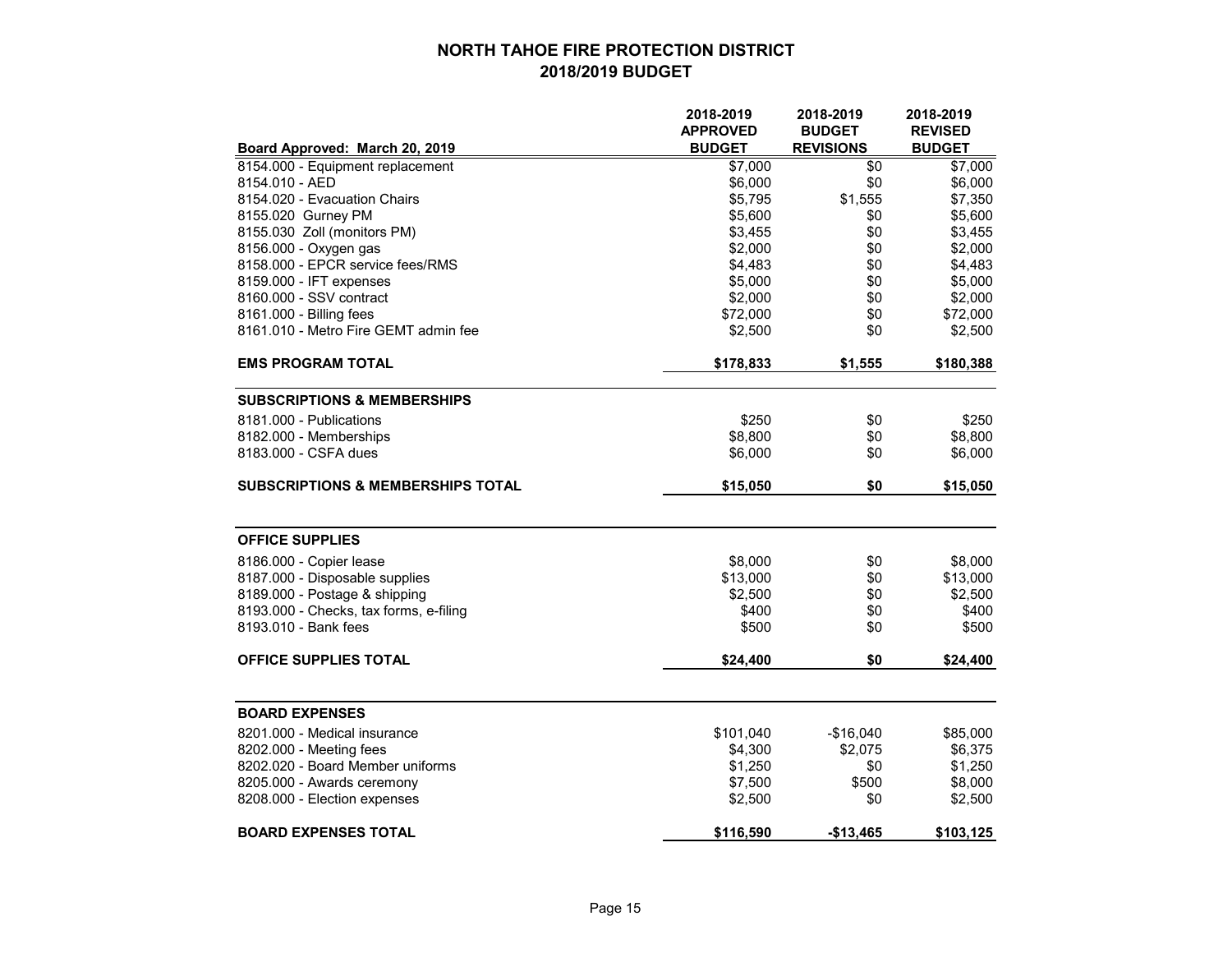| Board Approved: March 20, 2019                                                                                                                                                                                                               | 2018-2019<br><b>APPROVED</b><br><b>BUDGET</b> | 2018-2019<br><b>BUDGET</b><br><b>REVISIONS</b> | 2018-2019<br><b>REVISED</b><br><b>BUDGET</b> |
|----------------------------------------------------------------------------------------------------------------------------------------------------------------------------------------------------------------------------------------------|-----------------------------------------------|------------------------------------------------|----------------------------------------------|
| These accounts contain all costs associated with the District Board of Directors, including the cost of Board member<br>medical insurance, meetings and uniforms. In addition the District's employee awards ceremony is accounted for here. |                                               |                                                |                                              |
| <b>PROFESSIONAL EXPENSES</b>                                                                                                                                                                                                                 |                                               |                                                |                                              |
| 8211.010 - Annual audit                                                                                                                                                                                                                      | \$30,000                                      | \$0                                            | \$30,000                                     |
| 8211.020 - OPEB Valuation                                                                                                                                                                                                                    | \$2,000                                       | \$0                                            | \$2,000                                      |
| 8211.030 - Professional Services                                                                                                                                                                                                             | \$40,000                                      | \$0                                            | \$40,000                                     |
| 8211.040 - Payroll Services                                                                                                                                                                                                                  | \$7.500                                       | $-$ \$2,500                                    | \$5,000                                      |
| 8211.050 - Accounts Payable Services                                                                                                                                                                                                         | \$6,000                                       | -\$1.950                                       | \$4,050                                      |
| 8211.080 - Prevention Consultant                                                                                                                                                                                                             | \$4.000                                       | \$0                                            | \$4.000                                      |
| 8213.000 - Legal fees                                                                                                                                                                                                                        | \$60,000                                      | \$0                                            | \$60,000                                     |
| <b>PROFESSIONAL EXPENSES TOTAL</b>                                                                                                                                                                                                           | \$149,500                                     | $-$4,450$                                      | \$145,050                                    |

These accounts includes the cost of the annual audit and the bi-annual valuation of the District's OPEB liability. Also included are fees to outsource Payroll and Accounts Payable, monies for the Prevention consultant, and other professional services. Legal fees include the contract with Porter/Simon and the hourly contract for labor issues with Dan Coyle.

| <b>OTHER SERVICES</b>                      |           |          |           |
|--------------------------------------------|-----------|----------|-----------|
| 8216.000 - AB-2838.000 - LAFCO             | \$7.000   | \$0      | \$7,000   |
| 8217.000 - Legislative advocacy/grants     | \$12,000  | \$0      | \$12,000  |
| 8219.000 - Grass Valley Dispatch           | \$138,679 | \$0      | \$138,679 |
| 8220.038 - Mitigation Fee Update (AB-1600) | \$0       | \$15,000 | \$15,000  |
| 8220.070 - Contractual Services            | \$40,000  | \$0      | \$40,000  |
| 8220.080 - Wetland Monitoring STN 51       | \$2.500   | \$0      | \$2,500   |
| 8221,000 - SB-2557 & tax collection fee    | \$140,000 | \$0      | \$140,000 |
| 8222.000 - Outside Services                | \$10,000  | \$7.500  | \$17,500  |
| <b>OTHER SERVICES TOTAL</b>                | \$350,179 | \$22,500 | \$372,679 |

LAFCO charges are computed based on budget size and are non-negotiable.

The contract for legislative advocacy and grant procurement is with Sustainable Community Advocates.

The Placer County Fee to collect the property taxes, special tax and benefit assessment are non-negotiable.

The District has contracted with Grass Valley Dispatch to perform dispatch services.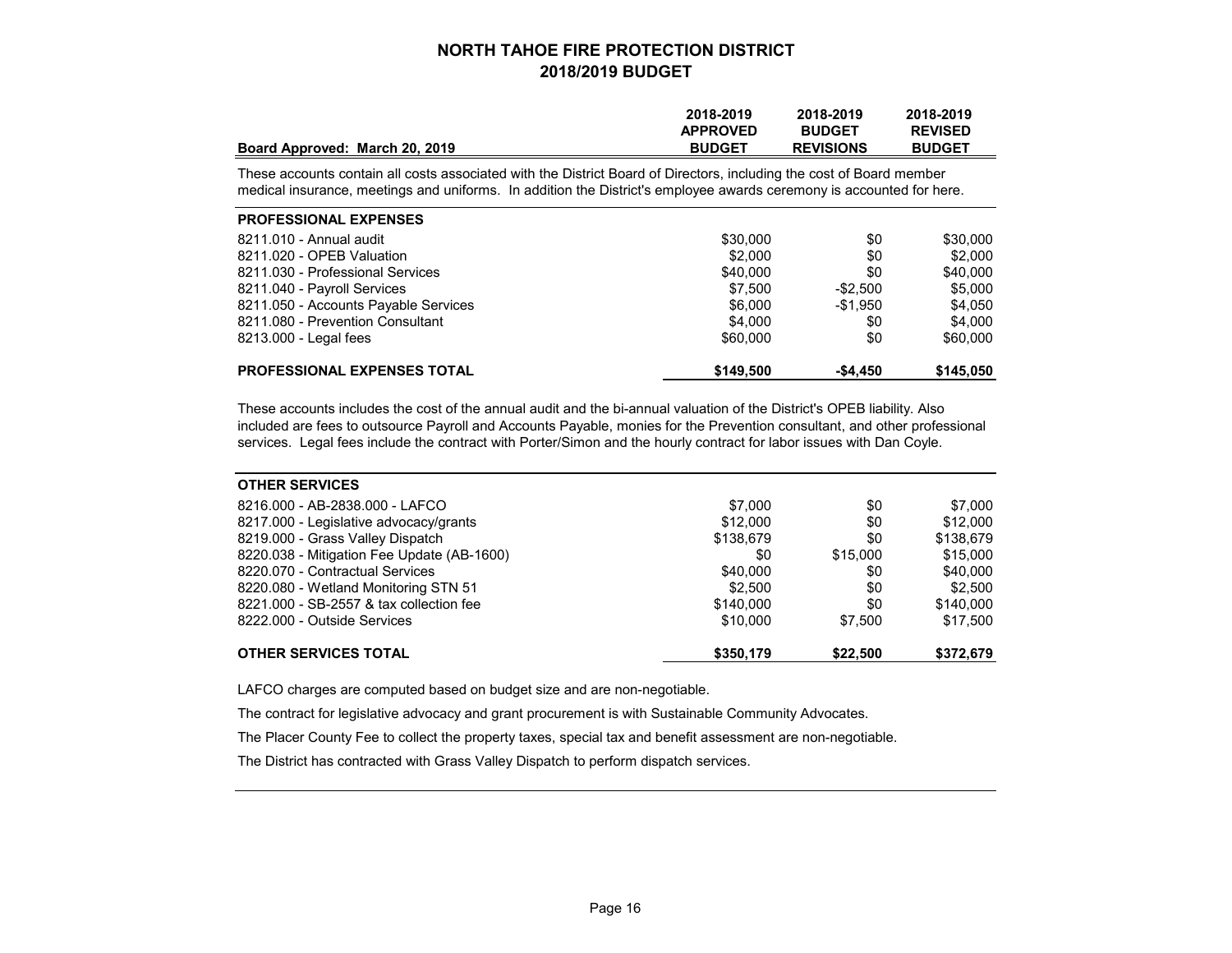| Board Approved: March 20, 2019           | 2018-2019<br><b>APPROVED</b><br><b>BUDGET</b> | 2018-2019<br><b>BUDGET</b><br><b>REVISIONS</b> | 2018-2019<br><b>REVISED</b><br><b>BUDGET</b> |
|------------------------------------------|-----------------------------------------------|------------------------------------------------|----------------------------------------------|
| <b>PUBLICATIONS &amp; NOTICES</b>        |                                               |                                                |                                              |
| 8224.000 - Legal notices/advertisements  | \$4,500                                       | \$0                                            | \$4,500                                      |
| <b>PUBLICATIONS &amp; NOTICES TOTAL</b>  | \$4,500                                       | \$0                                            | \$4,500                                      |
| <b>TRAVEL &amp; MEETINGS</b>             |                                               |                                                |                                              |
| 8227.000 - Travel & meetings & workshops | \$15,000                                      | \$0                                            | \$15,000                                     |
| 8227.100 - District Hosted Meetings      | \$10,000                                      | \$0                                            | \$10,000                                     |
| <b>TRAVEL &amp; MEETINGS TOTAL</b>       | \$25,000                                      | \$0                                            | \$25,000                                     |

These funds account for the cost of District hosted meetings at any station and meals provided at fires and incidents and strike teams as well as expenses associated with travel and meetings at other locations and including a contingency for unanticipated travel.

| <b>HAZ-MAT</b>                             |         |     |         |
|--------------------------------------------|---------|-----|---------|
| 8231.000 - Disposable supplies             | \$1,000 | \$0 | \$1,000 |
| 8234.000 - Equipment repairs & replacement | \$3,000 | \$0 | \$3,000 |
| <b>HAZ-MAT TOTAL</b>                       | \$4,000 | \$0 | \$4,000 |

This accounts for the costs associated with the District's Hazardous Material program. The budget includes the annual calibration of sensors in the gas detectors and the replacement of disposable supplies if used at an incident.

| <b>SPECIAL DISTRICT EXPENSES</b>             |          |       |          |
|----------------------------------------------|----------|-------|----------|
| 8241.000 - Goodwill                          | \$1,000  | \$500 | \$1,500  |
| 8243.000 - Photos & inventory tags, ID cards | \$1,000  | \$0   | \$1,000  |
| 8244.010 - Pictures                          | \$1,000  | \$0   | \$1,000  |
| <b>SPECIAL DISTRICT EXPENSES TOTAL</b>       | \$3,000  | \$500 | \$3,500  |
| <b>HYDRANTS</b>                              |          |       |          |
| 8253.000 - Supplies/Maintenance              | \$5,000  | \$0   | \$5,000  |
| <b>HYDRANTS TOTAL</b>                        | \$5,000  | \$0   | \$5,000  |
| <b>SUPPRESSION</b>                           |          |       |          |
| 8256.000 - Wildland equipment/foam/tools     | \$10,000 | \$0   | \$10,000 |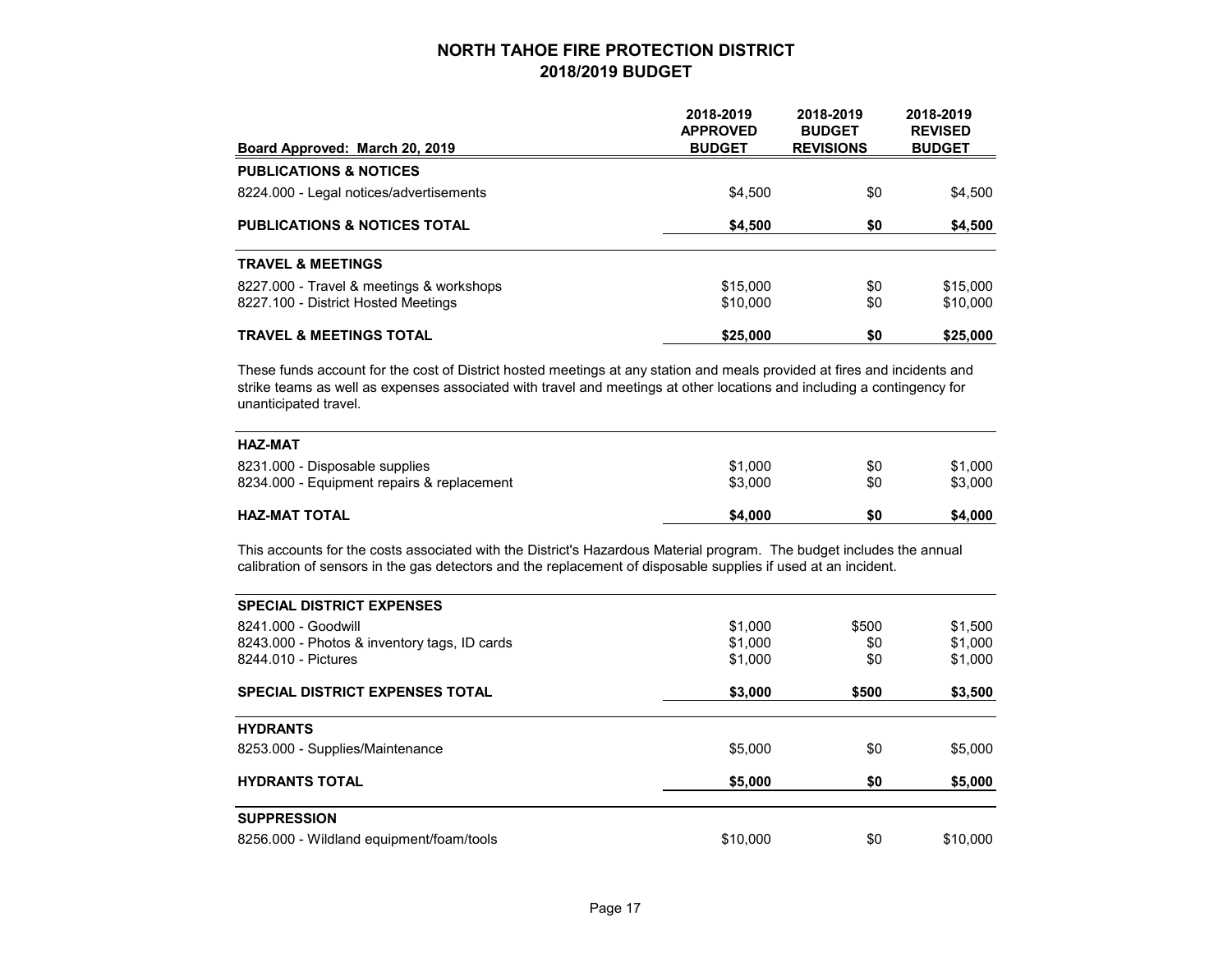|                                             | 2018-2019<br><b>APPROVED</b> | 2018-2019<br><b>BUDGET</b> | 2018-2019<br><b>REVISED</b> |
|---------------------------------------------|------------------------------|----------------------------|-----------------------------|
| Board Approved: March 20, 2019              | <b>BUDGET</b>                | <b>REVISIONS</b>           | <b>BUDGET</b>               |
| 8257.000 - Structure equipment/hose/tools   | \$18,000                     | \$0                        | \$18,000                    |
| 8258.000 - Strike Team expenses             | \$610,000                    | \$0                        | \$610,000                   |
| 8258.010 - Incident Rehab (meals/logistics) | \$1,000                      | \$0                        | \$1,000                     |
| 8258.020 - Air Operations                   | \$10,400                     | \$0                        | \$10,400                    |
| <b>SUPPRESSION TOTAL</b>                    | \$649,400                    | \$0                        | \$649,400                   |
| <b>UTILITIES</b>                            |                              |                            |                             |
| 8261.000 - Natural gas                      | \$30,000                     | \$0                        | \$30,000                    |
| 8262.000 - Electricity                      | \$37,000                     | \$0                        | \$37,000                    |
| 8263.000 - Sewer & water                    | \$23,000                     | \$0                        | \$23,000                    |
| 8264.000 - Garbage                          | \$1,000                      | \$0                        | \$1,000                     |
| 8265.000 - Phones & computer lines          | \$30,000                     | \$0                        | \$30,000                    |
| <b>UTILITIES TOTAL</b>                      | \$121,000                    | \$0                        | \$121,000                   |

These accounts cover the cost of utilities for all stations including natural gas, electricity, sewer and water, garbage collection, land line phone and computer lines.

| <b>FIRE PREVENTION</b>                                 |           |               |           |
|--------------------------------------------------------|-----------|---------------|-----------|
| 8281.000 - Third Party Plan Check                      | \$0       | \$1,500       | \$1,500   |
| 8282.000 - Codes & subscriptions                       | \$1,500   | \$0           | \$1,500   |
| 8282.020 - Buellton Fire Prevention Institute          | \$3,500   | \$0           | \$3,500   |
| 8284.000 - Alpine Meadows Fire Fuels Management        | \$0       | \$5,465       | \$5,465   |
| 8285.000 - Forms & supplies                            | \$250     | \$0           | \$250     |
| 8286.000 - Photography                                 | \$200     | \$0           | \$200     |
| 8287.010 - Investigation Supplies                      | \$1,500   | \$0           | \$1,500   |
| 8288.000 - Associations                                | \$1,200   | \$0           | \$1,200   |
| 8288.010 - Water Flow Test Kit                         | \$500     | \$0           | \$500     |
| <b>FIRE PREVENTION TOTAL</b>                           | \$8,650   | \$6,965       | \$15,615  |
| <b>GRANTS</b>                                          |           |               |           |
| 8293.001- SNPLMA R15 - Hazardous Fuels                 | \$0       | \$0           | \$0       |
| 8293.016 - SNPLMA R16 - Fire Adapted Communities (FAC) | \$260,333 | \$0           | \$260,333 |
| 8293.017 - SNPLMA R16 - PTEIR - BLM                    | \$153,526 | \$0           | \$153,526 |
| 8294.014 - FEMA Fuel reduction                         | \$150,000 | \$0           | \$150,000 |
| 8294.015 - SNPLMA R16 - PTEIR - CTC                    | \$27,220  | \$0           | \$27,220  |
| 8294.017 - SNPLMA R16 - CTC Hazardous Fuels            | \$49,000  | \$0           | \$49,000  |
| 8294.019 - FEMA AFG - Extrication Equipment            | \$206,111 | $-$ \$206,111 | \$0       |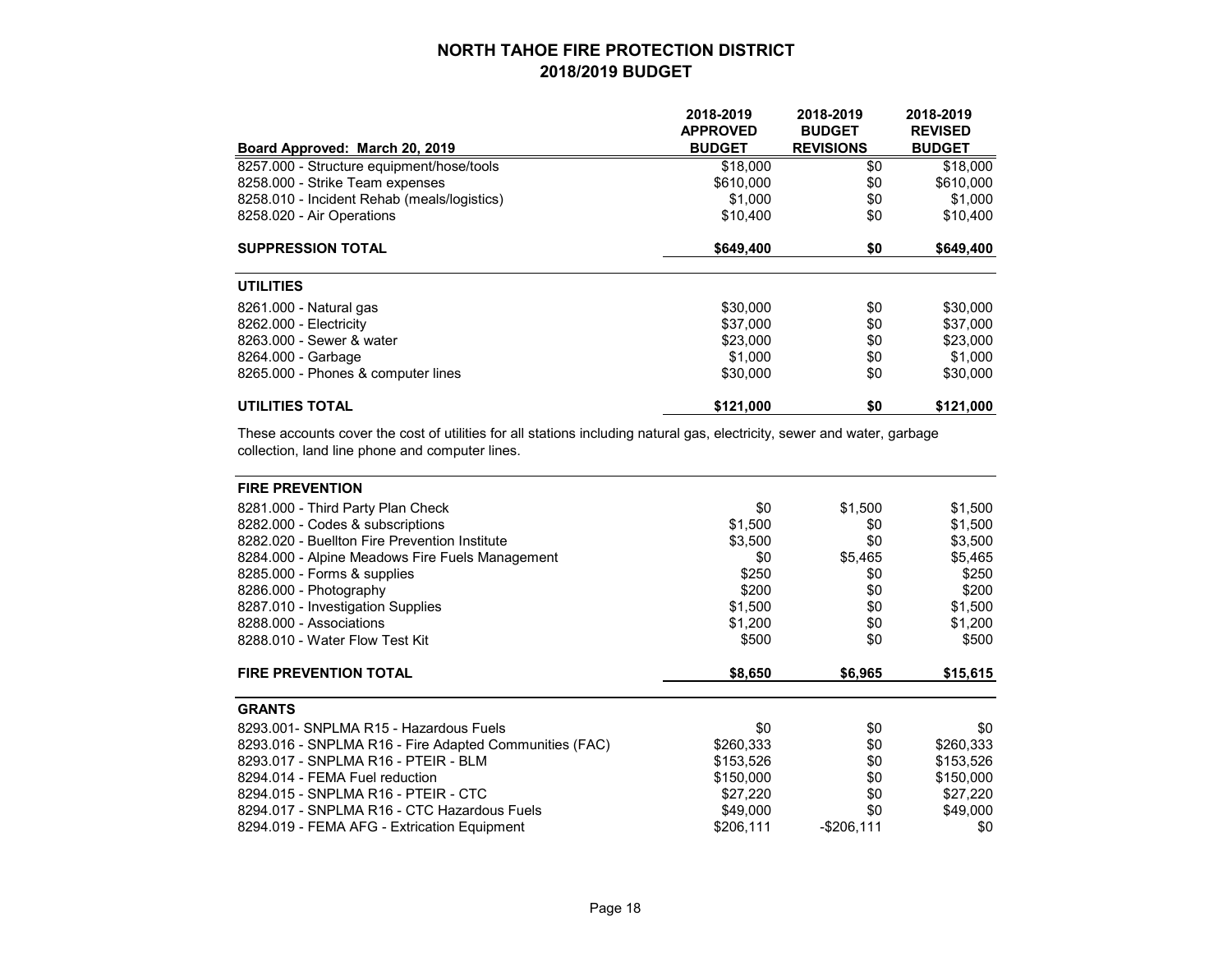|                                                        | 2018-2019<br><b>APPROVED</b> | 2018-2019<br><b>BUDGET</b> | 2018-2019<br><b>REVISED</b> |
|--------------------------------------------------------|------------------------------|----------------------------|-----------------------------|
| Board Approved: March 20, 2019                         | <b>BUDGET</b>                | <b>REVISIONS</b>           | <b>BUDGET</b>               |
| 8295.001 - Tourism Master Plan Grant - Message Boards  | \$48,328                     | \$0                        | \$48,328                    |
| <b>GRANTS TOTAL</b>                                    | \$894,518                    | $-$206,111$                | \$688,407                   |
| <b>TRAINING AND SAFETY</b>                             |                              |                            |                             |
| 8301.020 - Line Safety Staff Development               | \$26,000                     | \$0                        | \$26,000                    |
| 8301.040 - Chief Officer Development                   | \$8,000                      | \$0                        | \$8,000                     |
| 8301.060 - Administrative Development                  | \$10,000                     | \$0                        | \$10,000                    |
| 8301.080 - Executive Officer Development               | \$2,000                      | \$0                        | \$2,000                     |
| 8302.020 - Prevention Development                      | \$10,000                     | \$0                        | \$10,000                    |
| 8302.080 - Training Officer Development                | \$1,000                      | \$0                        | \$1,000                     |
| 8303.020 - Mechanic Development                        | \$2,000                      | \$0                        | \$2,000                     |
| 8303.040 - Specialty Staff (Tech, Haz Mat, SCBA, GIS.) | \$20,000                     | \$0                        | \$20,000                    |
| 8304.020 - Part-Time FF Development                    | \$250                        | \$0                        | \$250                       |
| 8304.040 - Board Member Development                    | \$3,000                      | \$0                        | \$3,000                     |
| 8305.020 - Training Materials                          | \$8,000                      | \$0                        | \$8,000                     |
| 8305.030 - Training Facility (Burn bldg, Conf Ctr)     | \$10,000                     | \$0                        | \$10,000                    |
| 8305.040 - Recruitment expenses-FF/Cap/BC Test         | \$9,000                      | \$0                        | \$9,000                     |
| 8305.070 - Full-Time Medic / EMT CE's                  | \$26,700                     | \$0                        | \$26,700                    |
| <b>TRAINING AND SAFETY TOTAL</b>                       | \$135,950                    | \$0                        | \$135,950                   |
| <b>OTHER SPECIAL TRAINING</b>                          |                              |                            |                             |
| 8311.020 - EMS License and Certificate Fees            | \$4,000                      | \$0                        | \$4,000                     |
| 8311.040 - DMV license and Certificate Fees            | \$1,000                      | \$0                        | \$1,000                     |
| 8311.060 - Physicals (DMV, RTW, Pre-Emp)               | \$8,000                      | \$0                        | \$8,000                     |
| 8312.020 - Fitness Equip Maint & Repairs               | \$1,050                      | \$0                        | \$1,050                     |
| 8312.040 - Fitness Equip Replacement                   | \$6,000                      | \$0                        | \$6,000                     |
| 8313.040 - Wellness Program                            | \$12,000                     | \$12,000                   | \$24,000                    |
| 8313.080 - Safety equipment & supplies                 | \$4,500                      | \$0                        | \$4,500                     |
| <b>OTHER SPECIAL TRAINING TOTAL</b>                    | \$36,550                     | \$12,000                   | \$48,550                    |
| <b>TRAINING TOTAL</b>                                  | \$172,500                    | \$12,000                   | \$184,500                   |

The District training program is multi-faceted and has numerous objectives for the coming year. This includes hosting or sending employees to classes necessary to meet career development objectives, conducting spring and fall driver/operator classes, an ambulance and utility driver class for new fire fighters, continued staff training for safety and injury prevention and hosting the requisite mandated training for CPR, Haz Mat, Blood borne Pathogens, TB, PFT, fit testing, HIPAA and other Cal-OSHA mandates.

Also this accounts for the contract with an outside vendor to manage the mandated blood borne pathogen program records, safety equipment and supplies, turn-out laundering, mandated DMV physicals for commercial Class "B" drivers and preemployment physicals.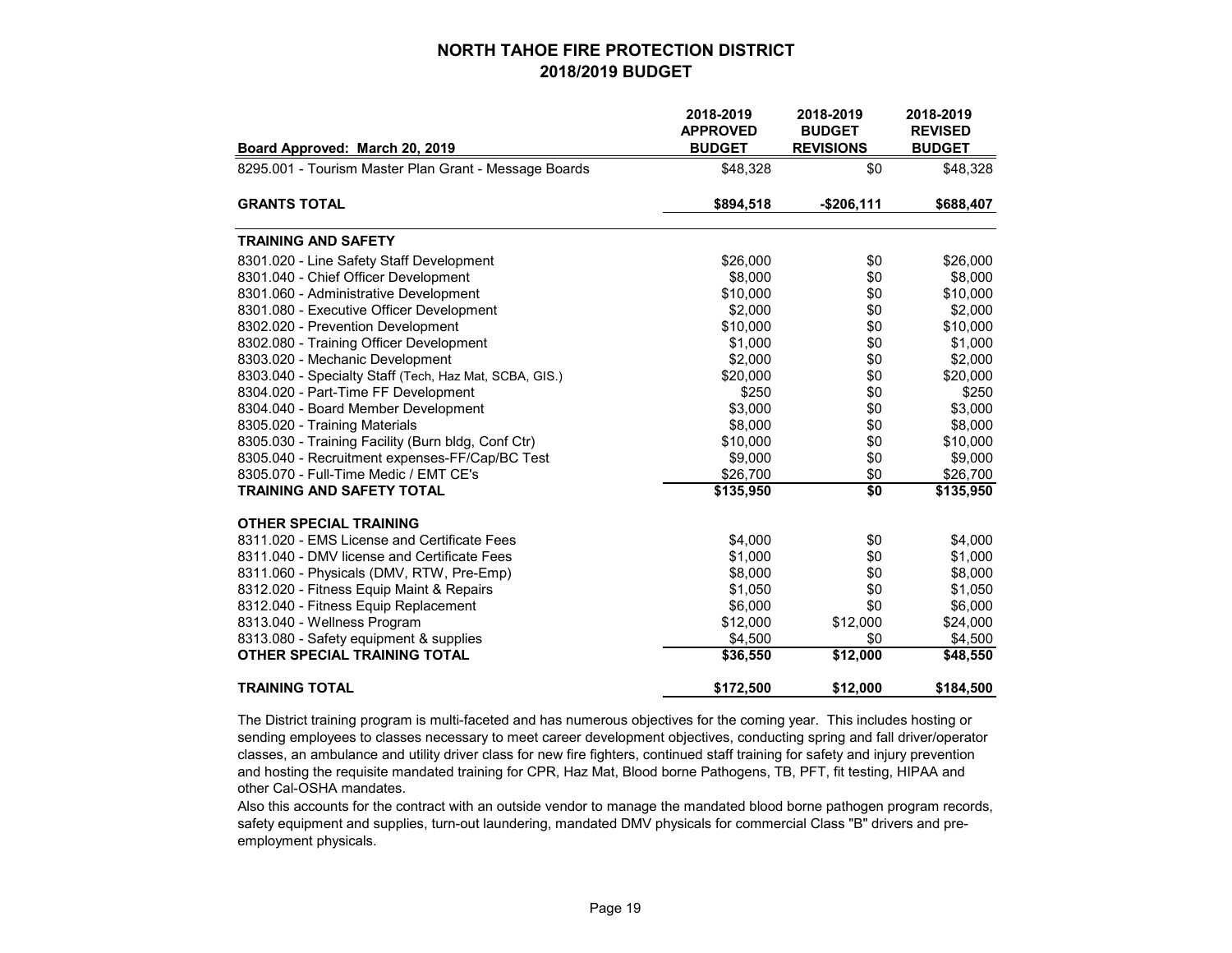|                                | 2018-2019       | 2018-2019        | 2018-2019      |
|--------------------------------|-----------------|------------------|----------------|
|                                | <b>APPROVED</b> | <b>BUDGET</b>    | <b>REVISED</b> |
| Board Approved: March 20, 2019 | <b>BUDGET</b>   | <b>REVISIONS</b> | <b>BUDGET</b>  |

The District will provide training to the Administrative staff. Board members will continue to attend classes to enhance their positions.

| FIRE SUPPRESSION ASSESSMENT               |           |          |           |
|-------------------------------------------|-----------|----------|-----------|
| 8315.010 - Biomass Removal/Transportation | \$10,000  | \$0      | \$10,000  |
| 8317.000 - Red Flag staffing              | \$0       | \$0      | \$0       |
| 8318.000 - Handcrew/Chipping              | \$90,000  | \$0      | \$90,000  |
| 8319.095 - Forest Fuels program supplies  | \$2,500   | \$0      | \$2,500   |
| 8320.030 - Pub Ed supplies/advertising    | \$3,000   | \$0      | \$3,000   |
| 8327.000 - PIO                            | \$15,000  | \$11.075 | \$26,075  |
| 8327.010 - CERT / CEIT                    | \$5,000   | \$0      | \$5,000   |
| <b>FIRE SUPRESSION ASSESSMENT TOTAL</b>   | \$125,500 | \$11.075 | \$136,575 |

As a result of the voter approved Fire Suppression Assessment the District has embarked on fire suppression, prevention activities and CERT (Citizen Emergency Response Team).

| 8999.100 - UNALLOCATED ACCOUNT TOTAL          | \$0          | \$0         | \$0          |
|-----------------------------------------------|--------------|-------------|--------------|
| <b>TOTAL PROGRAMS AND SERVICES</b>            | \$3,689,002  | $-$142,975$ | \$3,546,027  |
| <b>TOTAL OPERATING EXPENSES</b>               | \$15,758,954 | -\$221,344  | \$15,537,610 |
| <b>CAPITAL EXPENDITURES</b>                   |              |             |              |
| 9100.010 Interest Payment Engine M92 & M93    | \$13,273     | \$0         | \$13,273     |
| 9100.015 Interest Payment Engine No. 3 M99    | \$11,804     | \$0         | \$11,804     |
| 9100.022 Interest Payment M94 Dodge Ambulance | \$673        | \$0         | \$673        |
| 9100.099 Loader pmt M259                      | \$11,921     | \$0         | \$11,921     |
| 9189.000 Interest payment I-Bank              | \$251,203    | \$0         | \$251,203    |
| 9189.010 Annual Fee I-Bank                    | \$25,384     | \$0         | \$25,384     |
| 9190.000 Station Remodel                      | \$0          | \$300,000   | \$300,000    |
| 9200.011 EMS Cots and Monitors                | \$0          | \$16,825    | \$16,825     |
| 9200.042 Ambulance Lease M95                  | \$34,370     | \$0         | \$34,370     |
| 9200.099 Extrication Equipment                | \$0          | \$235,953   | \$235,953    |
| 9200.114 Replacement Brush Engine Lease M-103 | \$0          | \$150,000   | \$150,000    |
| <b>TOTAL CAPITAL</b>                          | \$348,628    | \$702,778   | \$1,051,406  |